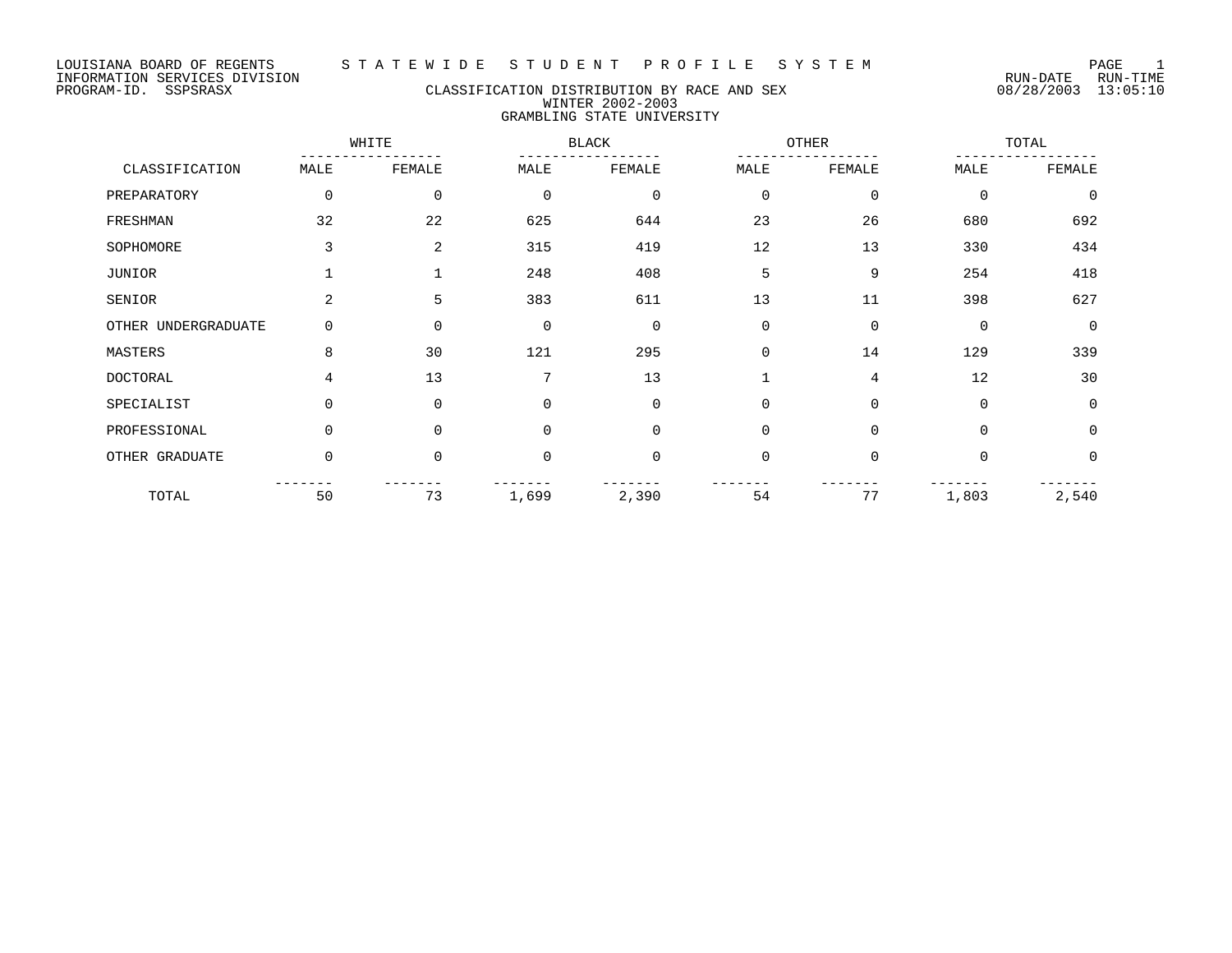### PROGRAM-ID. SSPSRASX CLASSIFICATION DISTRIBUTION BY RACE AND SEX 08/28/2003 13:05:10 WINTER 2002-2003 LOUISIANA TECH UNIVERSITY

|                     |             | WHITE       |             | <b>BLACK</b> |             | <b>OTHER</b> |             | TOTAL    |  |
|---------------------|-------------|-------------|-------------|--------------|-------------|--------------|-------------|----------|--|
| CLASSIFICATION      | MALE        | FEMALE      | MALE        | FEMALE       | MALE        | FEMALE       | MALE        | FEMALE   |  |
| PREPARATORY         | 5           | 4           | $\mathbf 0$ | $\mathbf 0$  | 3           | $\mathbf 0$  | 8           | 4        |  |
| FRESHMAN            | 959         | 867         | 223         | 251          | 194         | 125          | 1,376       | 1,243    |  |
| SOPHOMORE           | 762         | 631         | 107         | 119          | 76          | 54           | 945         | 804      |  |
| JUNIOR              | 649         | 573         | 98          | 129          | 71          | 58           | 818         | 760      |  |
| SENIOR              | 981         | 781         | 145         | 216          | 154         | 122          | 1,280       | 1,119    |  |
| OTHER UNDERGRADUATE | 102         | 203         | 15          | 22           | 27          | 47           | 144         | 272      |  |
| MASTERS             | 180         | 327         | 34          | 87           | 182         | 105          | 396         | 519      |  |
| <b>DOCTORAL</b>     | 41          | 44          | 6           | 11           | 83          | 37           | 130         | 92       |  |
| SPECIALIST          | $\mathbf 0$ | $\mathbf 0$ | $\Omega$    | $\mathbf 0$  | $\mathbf 0$ | $\mathbf 0$  | $\mathbf 0$ | $\Omega$ |  |
| PROFESSIONAL        | $\Omega$    | $\mathbf 0$ | $\Omega$    | $\mathbf 0$  | $\mathbf 0$ | $\mathbf 0$  | $\mathbf 0$ | $\Omega$ |  |
| OTHER GRADUATE      | 59          | 158         | 15          | 59           | 6           | 14           | 80          | 231      |  |
| TOTAL               | 3,738       | 3,588       | 643         | 894          | 796         | 562          | 5,177       | 5,044    |  |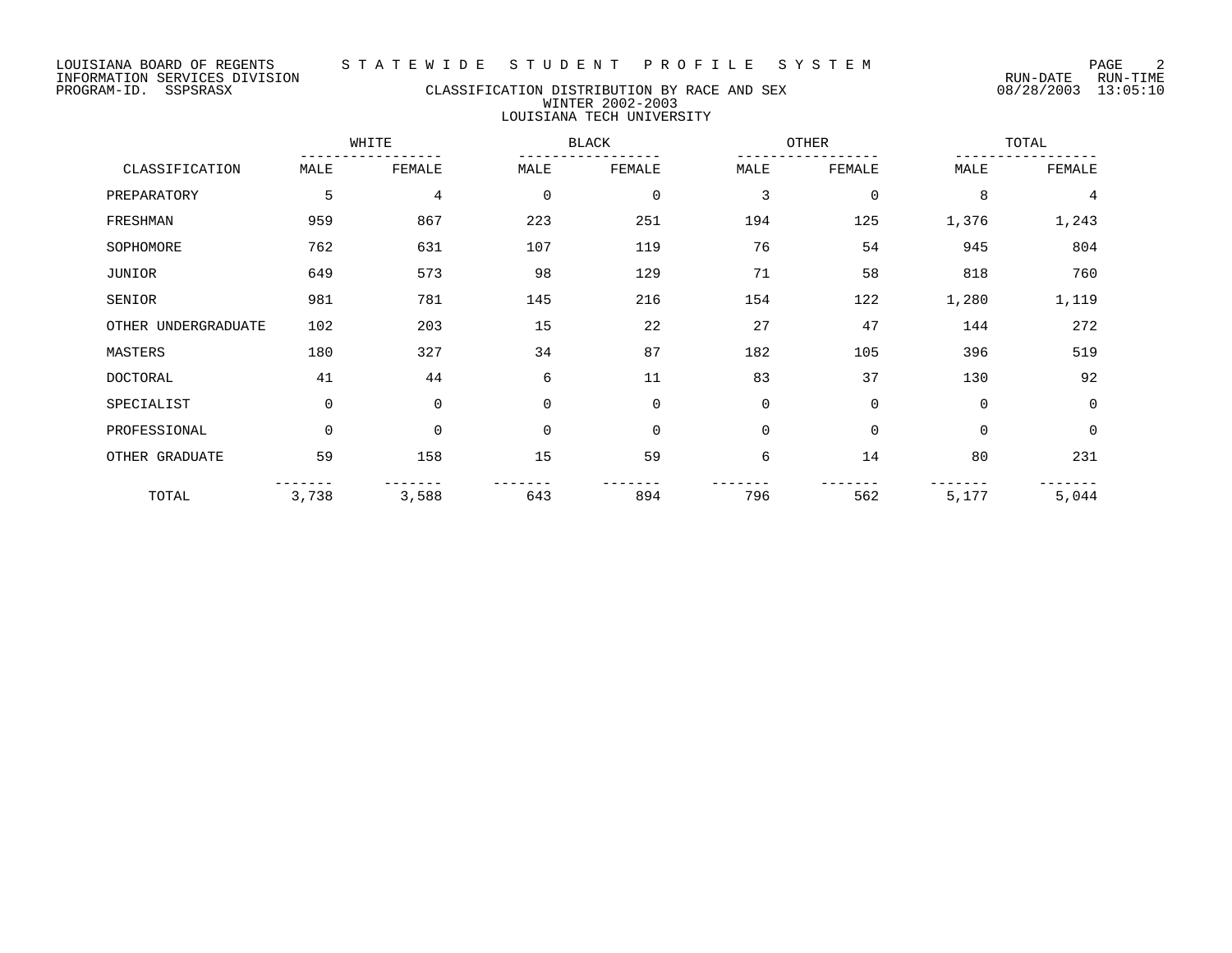LOUISIANA BOARD OF REGENTS S T A T E W I D E S T U D E N T P R O F I L E S Y S T E M PAGE 3 INFORMATION SERVICES DIVISION

#### PROGRAM-ID. SSPSRASX CLASSIFICATION DISTRIBUTION BY RACE AND SEX 08/28/2003 13:05:10 WINTER 2002-2003 MCNEESE STATE UNIVERSITY

WHITE BLACK OTHER TOTAL ----------------- ----------------- ----------------- ----------------- CLASSIFICATION MALE FEMALE MALE FEMALE MALE FEMALE MALE FEMALE PREPARATORY 36 52 5 9 0 1 41 62 FRESHMAN 617 862 202 292 39 48 858 1,202 SOPHOMORE 508 635 83 173 30 35 621 843 JUNIOR 363 518 64 129 24 22 451 669 SENIOR 580 840 105 188 30 31 715 1,059 OTHER UNDERGRADUATE 21 30 2 6 1 6 24 42 MASTERS 137 309 28 97 79 35 244 441 DOCTORAL 0 0 0 0 0 0 0 0 SPECIALIST 6 27 2 6 0 0 8 33 PROFESSIONAL 0 0 0 0 0 0 0 0 OTHER GRADUATE 62 150 12 45 3 10 77 205 ------- ------- ------- ------- ------- ------- ------- ------- TOTAL 2,330 3,423 503 945 206 188 3,039 4,556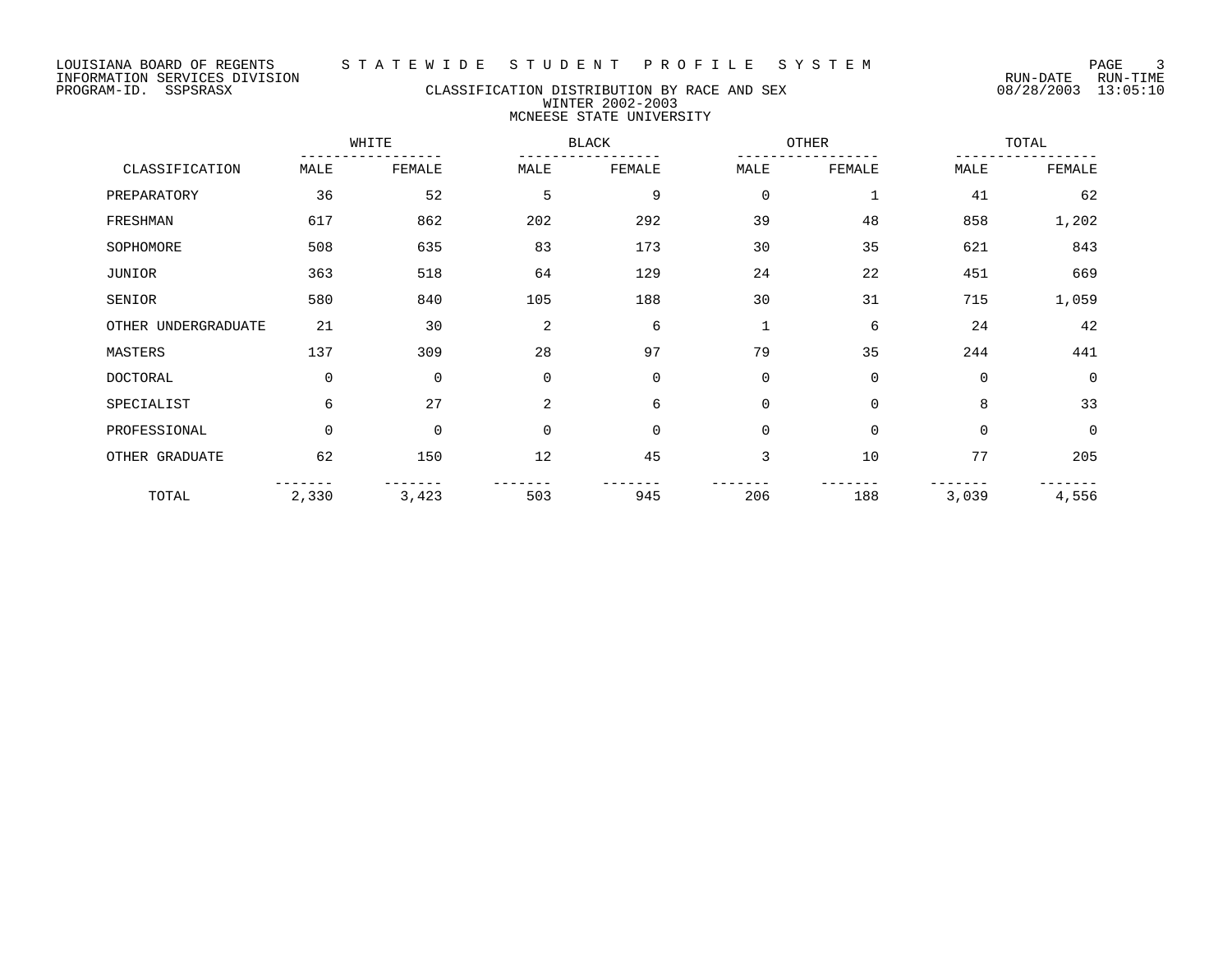### PROGRAM-ID. SSPSRASX CLASSIFICATION DISTRIBUTION BY RACE AND SEX 08/28/2003 13:05:10 WINTER 2002-2003 NICHOLLS STATE UNIVERSITY

|                     |          | WHITE       |                | <b>BLACK</b> |                | OTHER          |       | TOTAL          |  |
|---------------------|----------|-------------|----------------|--------------|----------------|----------------|-------|----------------|--|
| CLASSIFICATION      | MALE     | FEMALE      | MALE           | FEMALE       | MALE           | FEMALE         | MALE  | FEMALE         |  |
| PREPARATORY         | 0        | 0           | 0              | $\mathbf 0$  | 0              | 0              | 0     | $\overline{0}$ |  |
| FRESHMAN            | 578      | 889         | 165            | 293          | 68             | 110            | 811   | 1,292          |  |
| SOPHOMORE           | 361      | 648         | 62             | 131          | 37             | 51             | 460   | 830            |  |
| JUNIOR              | 300      | 532         | 44             | 89           | 29             | 43             | 373   | 664            |  |
| SENIOR              | 427      | 763         | 65             | 110          | 33             | 56             | 525   | 929            |  |
| OTHER UNDERGRADUATE | 17       | 20          | $\mathbf{1}$   | 4            |                | 3              | 19    | 27             |  |
| MASTERS             | 117      | 346         | 17             | 85           | 18             | 19             | 152   | 450            |  |
| <b>DOCTORAL</b>     | 0        | $\mathbf 0$ | $\mathbf 0$    | 0            | $\mathbf 0$    | $\mathbf 0$    | 0     | $\Omega$       |  |
| SPECIALIST          | $\Omega$ | 18          | $\mathbf 0$    | 3            | $\mathbf 0$    | $\mathbf 0$    | 0     | 21             |  |
| PROFESSIONAL        | $\Omega$ | $\mathbf 0$ | $\mathbf 0$    | $\mathbf 0$  | $\overline{0}$ | $\Omega$       | 0     | $\Omega$       |  |
| OTHER GRADUATE      | 22       | 81          | $\overline{4}$ | 13           | $\overline{2}$ | $\overline{a}$ | 28    | 96             |  |
| TOTAL               | 1,822    | 3,297       | 358            | 728          | 188            | 284            | 2,368 | 4,309          |  |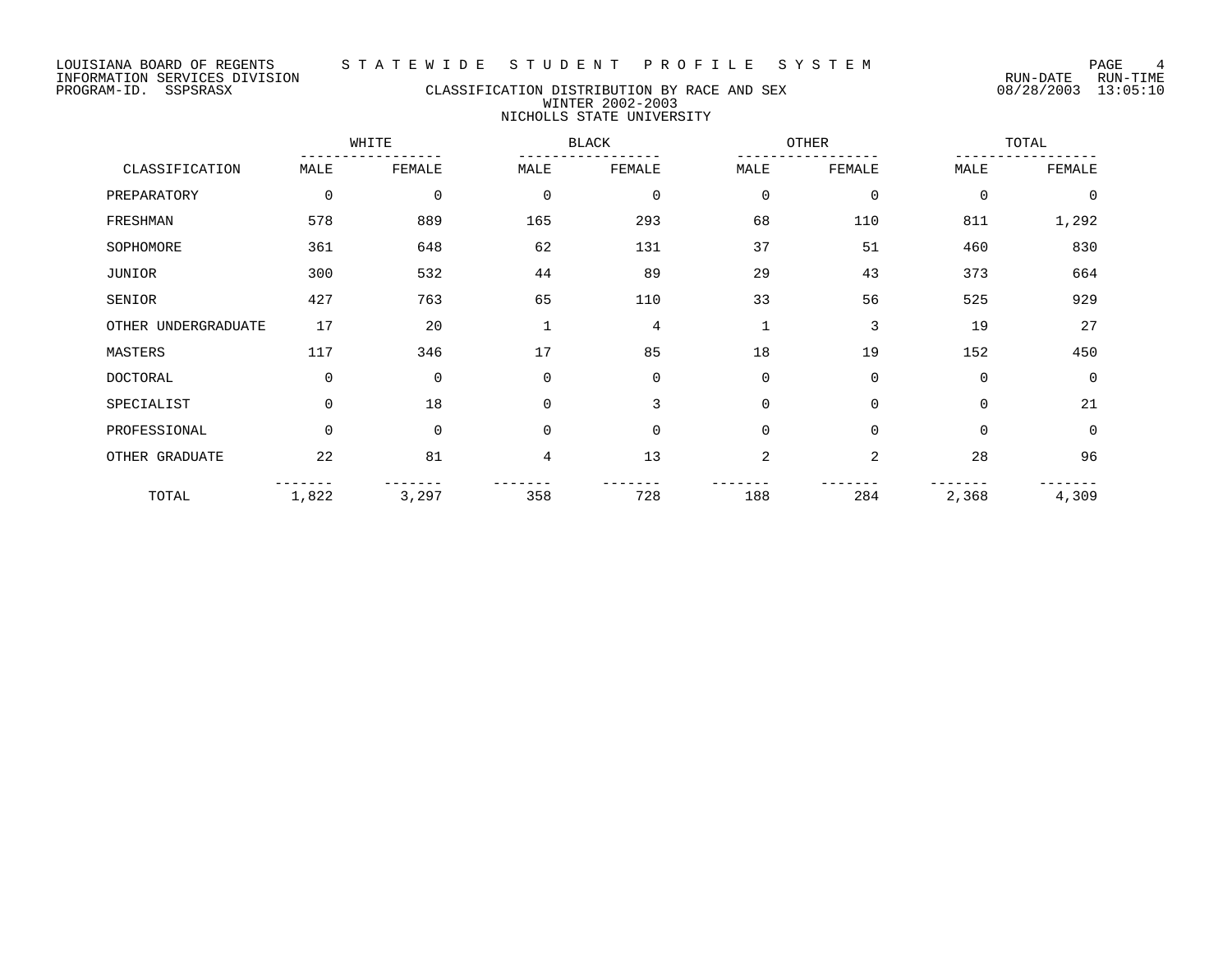PROGRAM-ID. SSPSRASX CLASSIFICATION DISTRIBUTION BY RACE AND SEX 08/28/2003 13:05:10 WINTER 2002-2003 UNIVERSITY OF LA. IN MONROE

|                     |             | WHITE  |              | <b>BLACK</b> |                | OTHER        |             | TOTAL  |  |
|---------------------|-------------|--------|--------------|--------------|----------------|--------------|-------------|--------|--|
| CLASSIFICATION      | MALE        | FEMALE | MALE         | FEMALE       | MALE           | FEMALE       | MALE        | FEMALE |  |
| PREPARATORY         | 3           | 7      | $\mathbf 0$  | $\mathbf 0$  | $\mathbf 0$    | $\mathbf{1}$ | 3           | 8      |  |
| FRESHMAN            | 550         | 802    | 215          | 442          | 31             | 40           | 796         | 1,284  |  |
| SOPHOMORE           | 339         | 559    | 88           | 263          | 23             | 18           | 450         | 840    |  |
| JUNIOR              | 309         | 456    | 91           | 175          | 19             | 26           | 419         | 657    |  |
| SENIOR              | 508         | 895    | 151          | 415          | 47             | 62           | 706         | 1,372  |  |
| OTHER UNDERGRADUATE | $\mathbf 0$ |        | $\mathbf 0$  | $\mathbf 0$  | $\mathbf 0$    | $\mathbf 0$  | $\mathbf 0$ |        |  |
| MASTERS             | 114         | 288    | 38           | 132          | 53             | 56           | 205         | 476    |  |
| <b>DOCTORAL</b>     | 14          | 33     | $\mathbf{1}$ | 13           | 24             | 17           | 39          | 63     |  |
| SPECIALIST          | 4           | 16     | $\mathbf{1}$ | 15           | $\mathbf 0$    | $\mathbf{1}$ | 5           | 32     |  |
| PROFESSIONAL        | 91          | 195    | 6            | 24           | 16             | 38           | 113         | 257    |  |
| OTHER GRADUATE      | 25          | 78     | 26           | 69           | $\overline{2}$ | 5            | 53          | 152    |  |
| TOTAL               | 1,957       | 3,330  | 617          | 1,548        | 215            | 264          | 2,789       | 5,142  |  |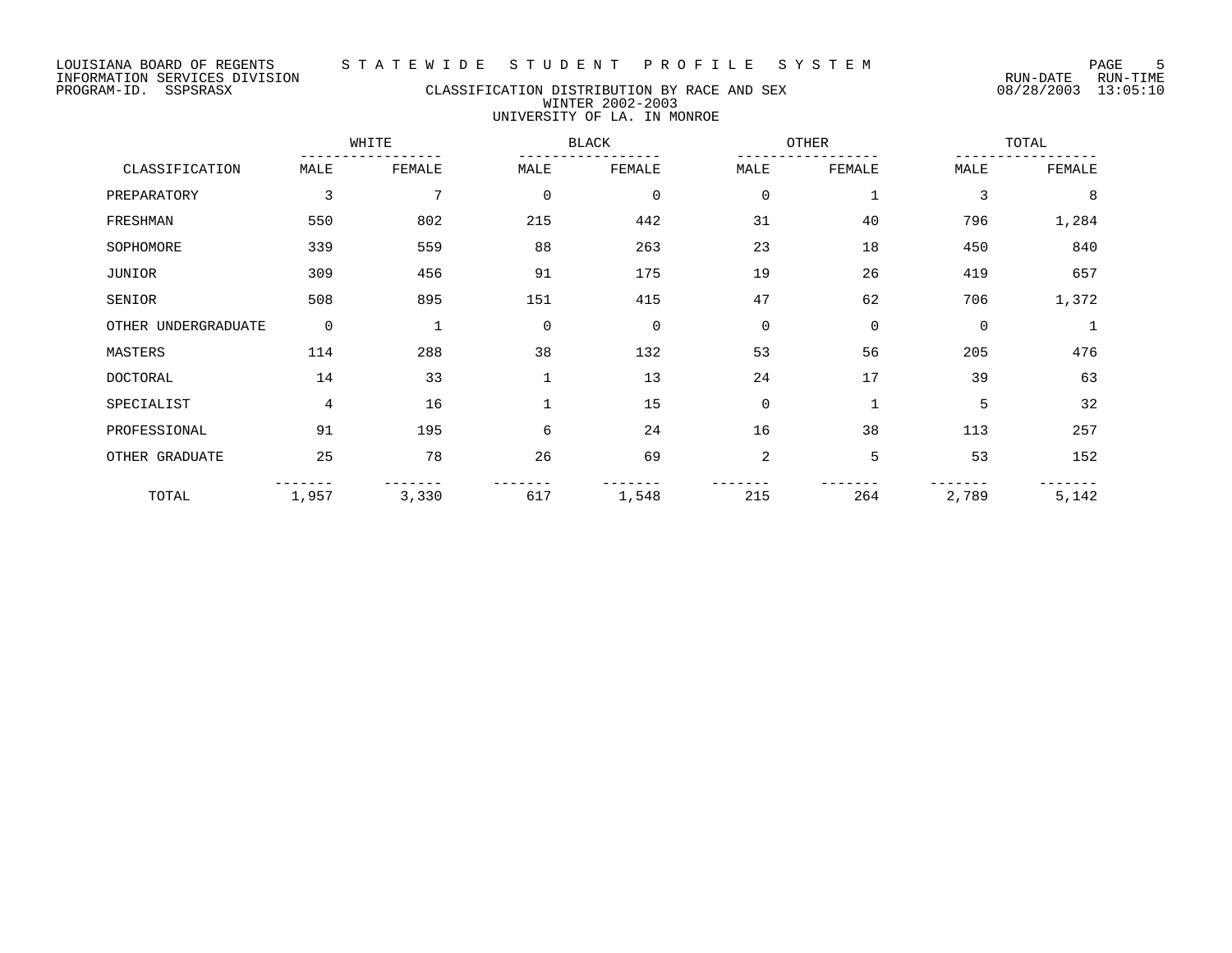### PROGRAM-ID. SSPSRASX CLASSIFICATION DISTRIBUTION BY RACE AND SEX 08/28/2003 13:05:10 WINTER 2002-2003 NORTHWESTERN STATE UNIVERSITY

|                     |          | WHITE       |                | <b>BLACK</b> |             | OTHER        |             | TOTAL          |
|---------------------|----------|-------------|----------------|--------------|-------------|--------------|-------------|----------------|
| CLASSIFICATION      | MALE     | FEMALE      | MALE           | FEMALE       | MALE        | FEMALE       | MALE        | FEMALE         |
| PREPARATORY         | 15       | 24          | 3              | 3            | 2           | 2            | 20          | 29             |
| FRESHMAN            | 578      | 1,042       | 431            | 681          | 91          | 149          | 1,100       | 1,872          |
| SOPHOMORE           | 387      | 820         | 191            | 365          | 55          | 107          | 633         | 1,292          |
| JUNIOR              | 353      | 634         | 121            | 273          | 70          | 96           | 544         | 1,003          |
| SENIOR              | 478      | 906         | 167            | 348          | 85          | 132          | 730         | 1,386          |
| OTHER UNDERGRADUATE | 0        | $\mathbf 0$ | $\mathbf 0$    | $\mathbf 0$  | $\mathbf 0$ | $\mathbf 0$  | $\mathbf 0$ | $\Omega$       |
| MASTERS             | 110      | 391         | 33             | 126          | 21          | 21           | 164         | 538            |
| <b>DOCTORAL</b>     | $\Omega$ |             | $\mathbf 0$    | 1            | $\mathbf 0$ | $\mathbf 0$  | $\Omega$    | $\overline{2}$ |
| SPECIALIST          | 9        | 45          | $\overline{4}$ | 25           | $\Omega$    | $\mathbf{1}$ | 13          | 71             |
| PROFESSIONAL        | $\Omega$ | $\mathbf 0$ | $\mathbf 0$    | $\mathbf 0$  | $\mathbf 0$ | $\mathbf 0$  | 0           | $\overline{0}$ |
| OTHER GRADUATE      | 52       | 199         | 12             | 63           |             | 3            | 65          | 265            |
| TOTAL               | 1,982    | 4,062       | 962            | 1,885        | 325         | 511          | 3,269       | 6,458          |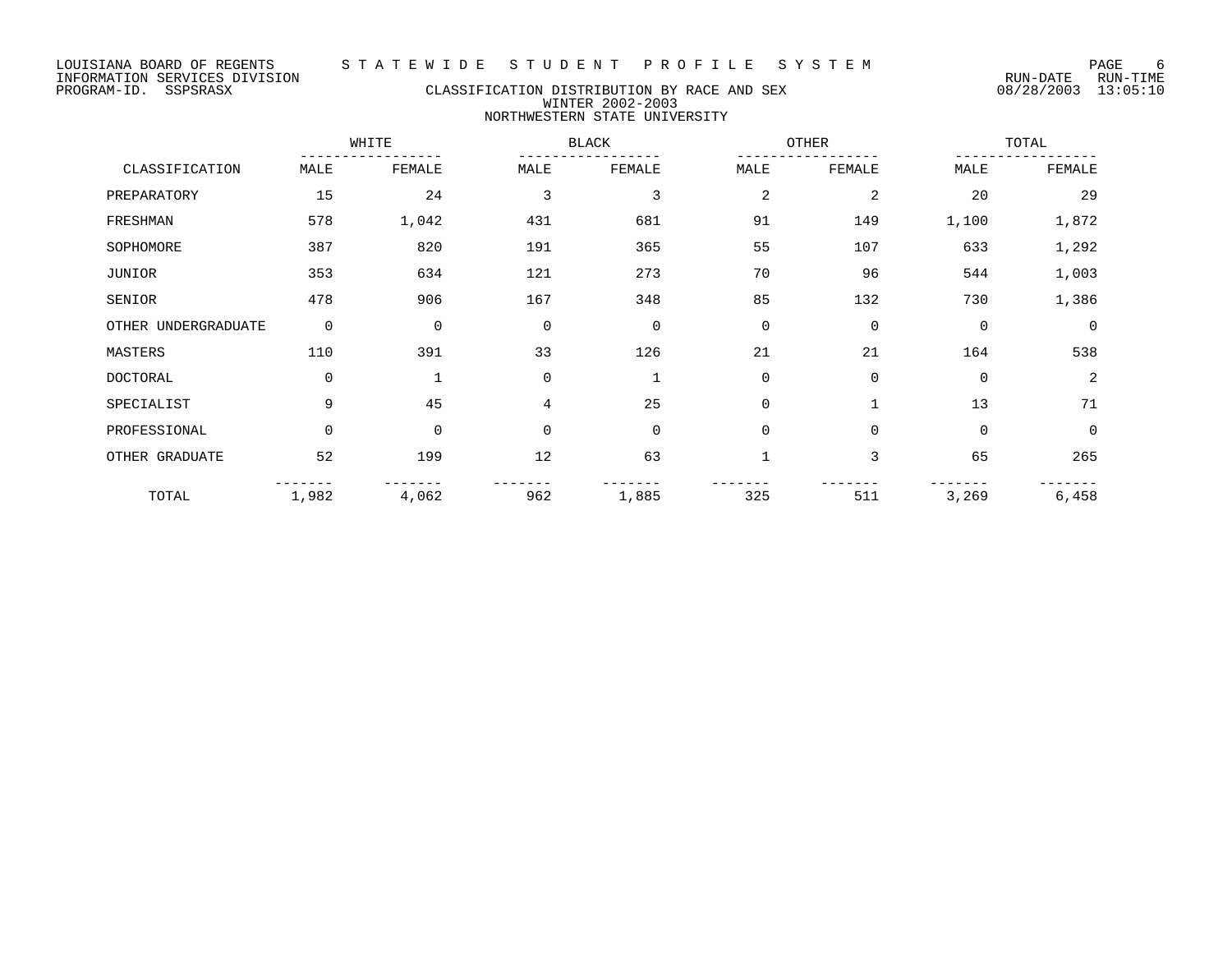### PROGRAM-ID. SSPSRASX CLASSIFICATION DISTRIBUTION BY RACE AND SEX 08/28/2003 13:05:10 WINTER 2002-2003 SOUTHEASTERN LA. UNIVERSITY

|                | WHITE |        | <b>BLACK</b> |        | OTHER       |        | TOTAL |        |
|----------------|-------|--------|--------------|--------|-------------|--------|-------|--------|
| CLASSIFICATION | MALE  | FEMALE | MALE         | FEMALE | <b>MALE</b> | FEMALE | MALE  | FEMALE |
| PREPARATORY    | 18    | 38     |              |        |             |        | 20    | 46     |
| FRESHMAN       | ,324  | ,815   | 287          | 535    | 94          |        | ,705  | 2,462  |

| PREPARAIORI         | ΤQ          | 38       |             | £.       |             |          | ∠∪          | 40          |
|---------------------|-------------|----------|-------------|----------|-------------|----------|-------------|-------------|
| FRESHMAN            | 1,324       | 1,815    | 287         | 535      | 94          | 112      | 1,705       | 2,462       |
| SOPHOMORE           | 885         | 1,383    | 120         | 315      | 54          | 68       | 1,059       | 1,766       |
| JUNIOR              | 761         | 1,237    | 77          | 255      | 53          | 64       | 891         | 1,556       |
| SENIOR              | 963         | 1,776    | 93          | 322      | 56          | 67       | 1,112       | 2,165       |
| OTHER UNDERGRADUATE | 2           | 3        | 0           | 4        | $\mathbf 0$ | 0        | 2           | 7           |
| MASTERS             | 293         | 1,061    | 37          | 213      | 39          | 64       | 369         | 1,338       |
| <b>DOCTORAL</b>     | $\mathbf 0$ | 0        | 0           | $\Omega$ | $\mathbf 0$ | 0        | $\mathbf 0$ | 0           |
| SPECIALIST          | $\Omega$    | 0        | $\mathbf 0$ | $\Omega$ | $\Omega$    | 0        | $\mathbf 0$ | $\mathbf 0$ |
| PROFESSIONAL        | $\Omega$    | $\Omega$ | $\mathbf 0$ | $\Omega$ | $\Omega$    | $\Omega$ | $\Omega$    | 0           |
| OTHER GRADUATE      | 37          | 211      | 5           | 37       | 3           | 8        | 45          | 256         |
| TOTAL               | 4,283       | 7,524    | 620         | 1,685    | 300         | 387      | 5,203       | 9,596       |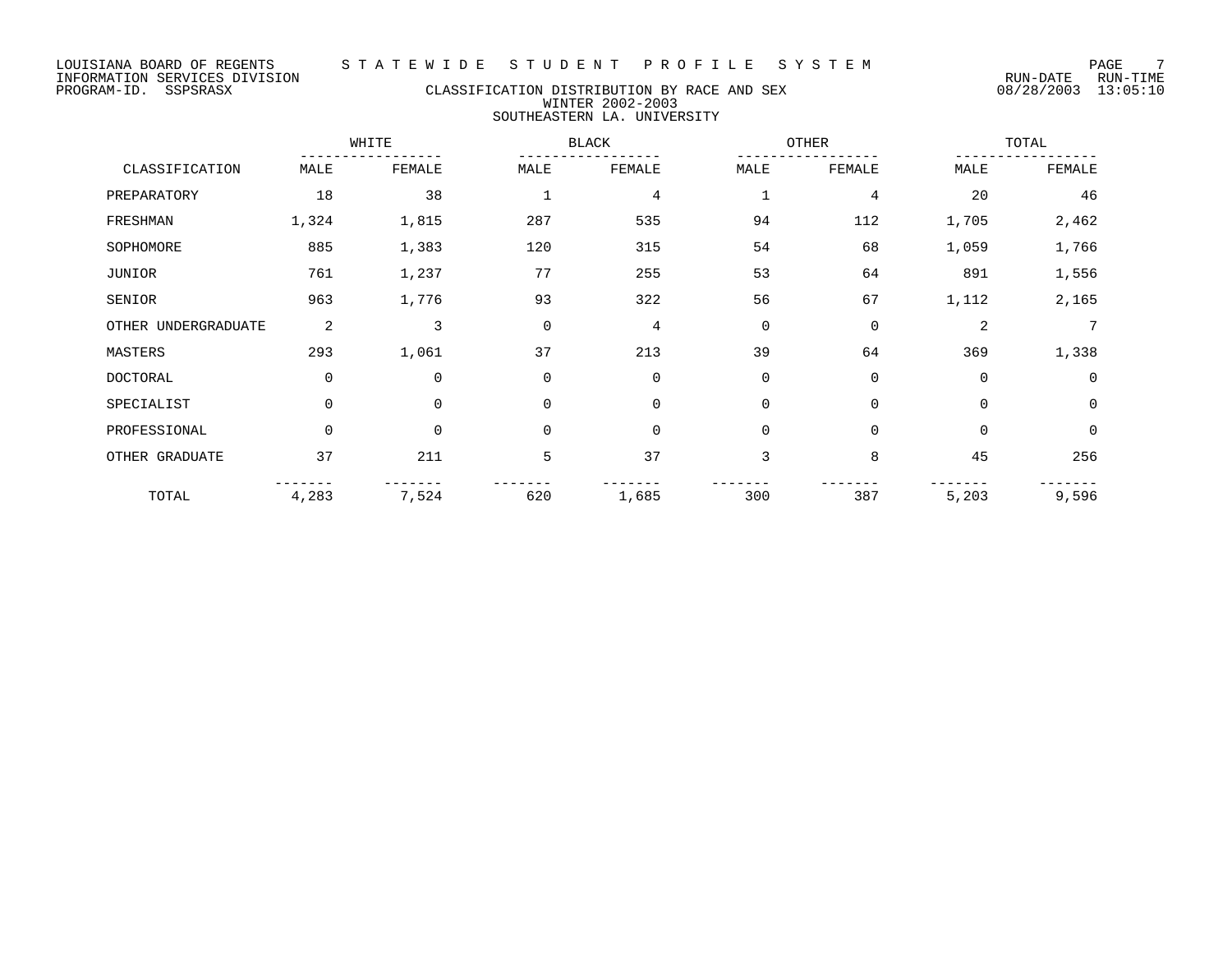### PROGRAM-ID. SSPSRASX CLASSIFICATION DISTRIBUTION BY RACE AND SEX 08/28/2003 13:05:10 WINTER 2002-2003 UNIVERSITY OF LA. IN LAFAYETTE

|                     |             | WHITE       |             | <b>BLACK</b>   | <b>OTHER</b> |              |             | TOTAL       |  |
|---------------------|-------------|-------------|-------------|----------------|--------------|--------------|-------------|-------------|--|
| CLASSIFICATION      | MALE        | FEMALE      | MALE        | FEMALE         | MALE         | FEMALE       | MALE        | FEMALE      |  |
| PREPARATORY         | 3           | $\mathbf 0$ | $\mathbf 0$ | 2              | 2            | $\mathbf{1}$ | 5           | 3           |  |
| FRESHMAN            | 1,209       | 1,311       | 257         | 464            | 110          | 85           | 1,576       | 1,860       |  |
| SOPHOMORE           | 904         | 1,208       | 198         | 348            | 90           | 89           | 1,192       | 1,645       |  |
| JUNIOR              | 868         | 1,017       | 130         | 293            | 99           | 88           | 1,097       | 1,398       |  |
| SENIOR              | 1,258       | 1,694       | 232         | 529            | 172          | 167          | 1,662       | 2,390       |  |
| OTHER UNDERGRADUATE | 130         | 398         | 23          | 80             | 11           | 45           | 164         | 523         |  |
| MASTERS             | 247         | 420         | 21          | 38             | 253          | 119          | 521         | 577         |  |
| <b>DOCTORAL</b>     | 33          | 39          | 3           | 4              | 60           | 30           | 96          | 73          |  |
| SPECIALIST          | $\mathbf 0$ | $\mathbf 0$ | $\Omega$    | $\overline{0}$ | $\mathbf 0$  | $\mathbf 0$  | $\Omega$    | $\mathbf 0$ |  |
| PROFESSIONAL        | $\mathbf 0$ | $\mathbf 0$ | 0           | $\overline{0}$ | $\mathbf 0$  | $\mathbf 0$  | $\mathbf 0$ | $\mathbf 0$ |  |
| OTHER GRADUATE      | 87          | 199         | 16          | 45             | 8            | 13           | 111         | 257         |  |
| TOTAL               | 4,739       | 6,286       | 880         | 1,803          | 805          | 637          | 6,424       | 8,726       |  |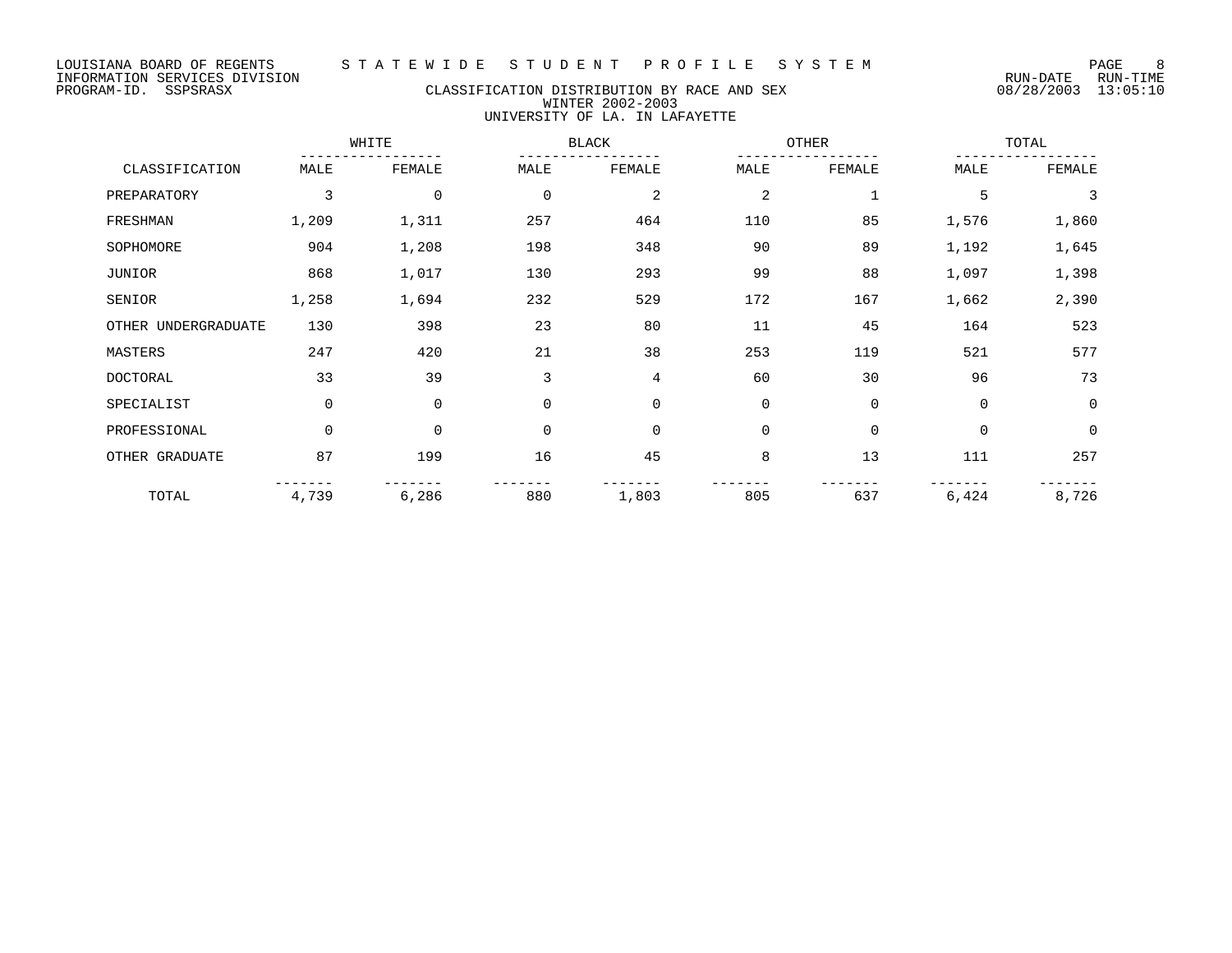LOUISIANA BOARD OF REGENTS S T A T E W I D E S T U D E N T P R O F I L E S Y S T E M PAGE 9

PROGRAM-ID. SSPSRASX CLASSIFICATION DISTRIBUTION BY RACE AND SEX 08/28/2003 13:05:10 WINTER 2002-2003 L.S.U. AT ALEXANDRIA

WHITE BLACK OTHER TOTAL ----------------- ----------------- ----------------- ----------------- CLASSIFICATION MALE FEMALE MALE FEMALE MALE FEMALE MALE FEMALE PREPARATORY 13 16 0 3 0 0 13 19 FRESHMAN 496 1,148 85 384 33 73 614 1,605 SOPHOMORE 290 3 67 3 13 83 370 JUNIOR 0 0 0 0 0 0 0 0 SENIOR 0 0 0 0 0 0 0 0 OTHER UNDERGRADUATE 53 190 2 44 4 15 59 249 MASTERS 0 0 0 0 0 0 0 0 DOCTORAL 0 0 0 0 0 0 0 0 SPECIALIST 0 0 0 0 0 0 0 0 PROFESSIONAL 0 0 0 0 0 0 0 0 0 0 0 0 OTHER GRADUATE 0 0 0 0 0 0 0 0 ------- ------- ------- ------- ------- ------- ------- ------- TOTAL 633 1,644 96 498 40 101 769 2,243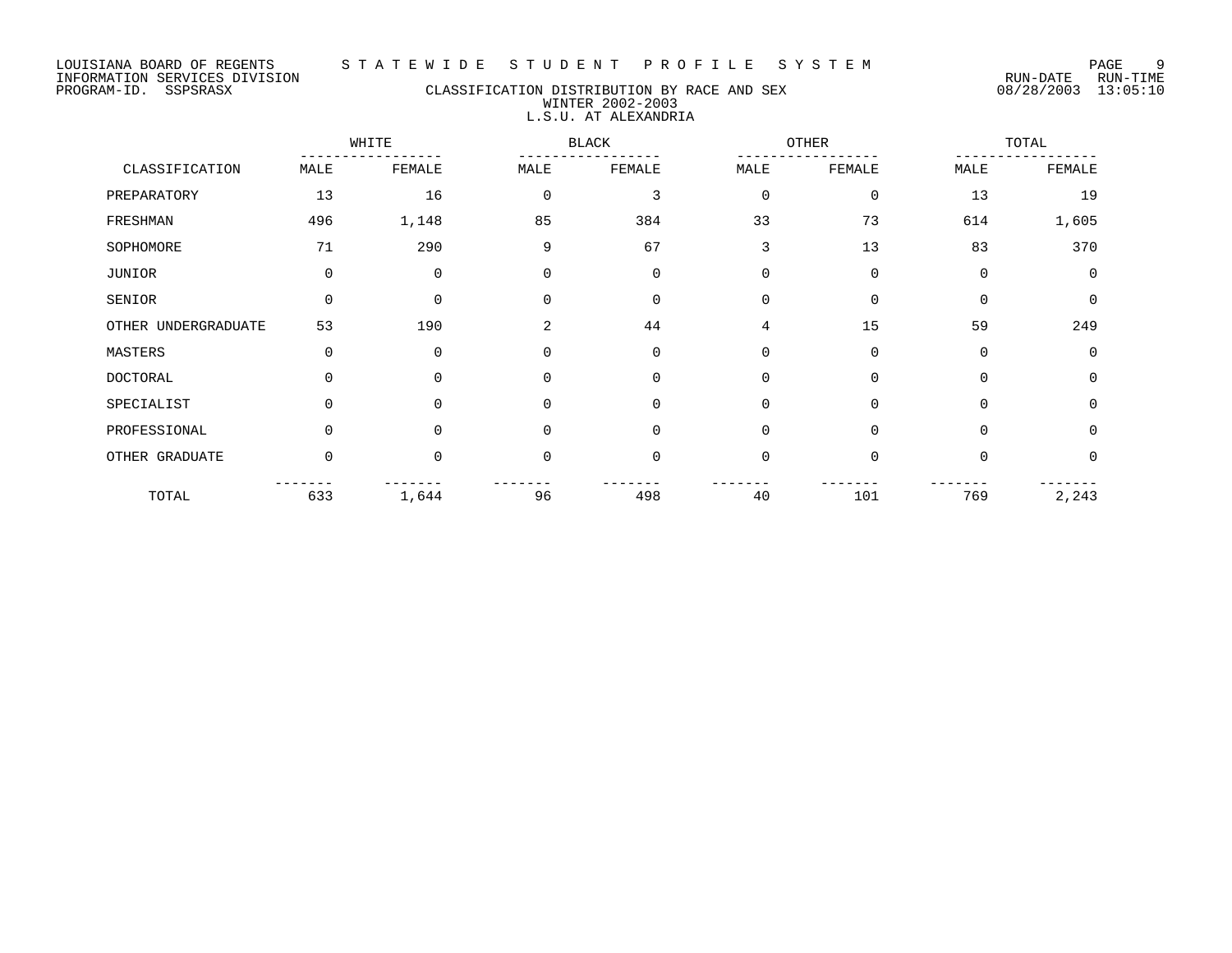### PROGRAM-ID. SSPSRASX CLASSIFICATION DISTRIBUTION BY RACE AND SEX 08/28/2003 13:05:10 WINTER 2002-2003 L.S.U. IN BATON ROUGE

|                     |             | WHITE  |              | <b>BLACK</b> |             |              | OTHER       |        |
|---------------------|-------------|--------|--------------|--------------|-------------|--------------|-------------|--------|
| CLASSIFICATION      | MALE        | FEMALE | MALE         | FEMALE       | MALE        | FEMALE       | MALE        | FEMALE |
| PREPARATORY         | 2           | 2      | $\mathbf 1$  | $\mathbf 0$  | $\mathbf 0$ | 2            | 3           | 4      |
| FRESHMAN            | 1,840       | 2,216  | 195          | 286          | 217         | 229          | 2,252       | 2,731  |
| SOPHOMORE           | 2,118       | 2,409  | 179          | 323          | 267         | 260          | 2,564       | 2,992  |
| JUNIOR              | 2,204       | 2,370  | 212          | 354          | 304         | 311          | 2,720       | 3,035  |
| SENIOR              | 2,896       | 2,931  | 255          | 457          | 515         | 416          | 3,666       | 3,804  |
| OTHER UNDERGRADUATE | 160         | 260    | 55           | 124          | 34          | 83           | 249         | 467    |
| MASTERS             | 653         | 875    | 39           | 121          | 432         | 261          | 1,124       | 1,257  |
| <b>DOCTORAL</b>     | 383         | 419    | 52           | 83           | 457         | 232          | 892         | 734    |
| SPECIALIST          | $\mathbf 1$ | 31     | 0            | 11           | 0           | $\mathbf{1}$ | $\mathbf 1$ | 43     |
| PROFESSIONAL        | 96          | 219    | $\mathbf{1}$ | 3            | 8           | 13           | 105         | 235    |
| OTHER GRADUATE      | 107         | 158    | 22           | 62           | 33          | 49           | 162         | 269    |
| TOTAL               | 10,460      | 11,890 | 1,011        | 1,824        | 2,267       | 1,857        | 13,738      | 15,571 |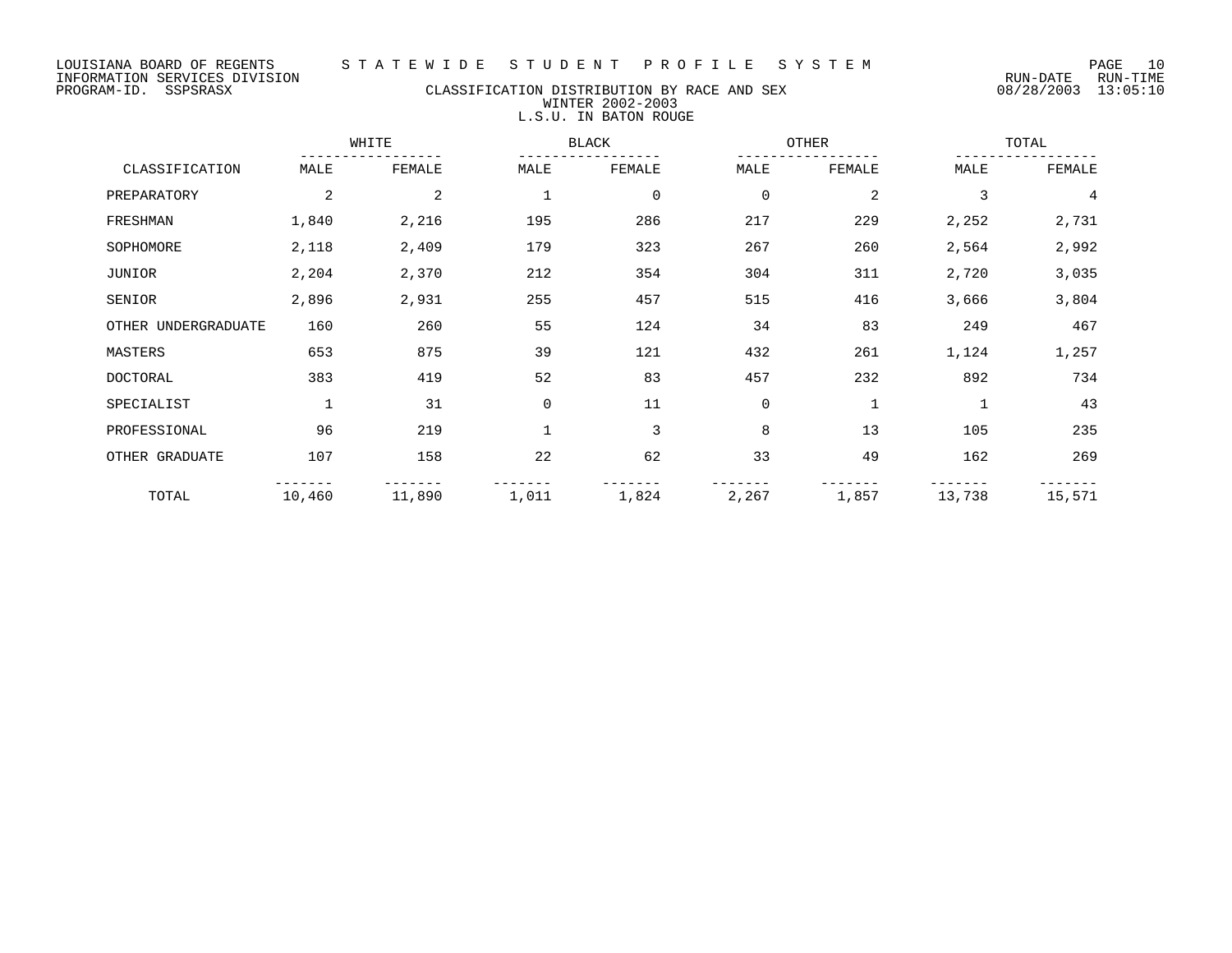#### LOUISIANA BOARD OF REGENTS S T A T E W I D E S T U D E N T P R O F I L E S Y S T E M PAGE 11

### PROGRAM-ID. SSPSRASX CLASSIFICATION DISTRIBUTION BY RACE AND SEX 08/28/2003 13:05:10 WINTER 2002-2003 L.S.U. AT EUNICE

|                     |             | WHITE    |             | <b>BLACK</b> |             | OTHER       |             | TOTAL       |  |
|---------------------|-------------|----------|-------------|--------------|-------------|-------------|-------------|-------------|--|
| CLASSIFICATION      | MALE        | FEMALE   | MALE        | FEMALE       | MALE        | FEMALE      | MALE        | FEMALE      |  |
| PREPARATORY         | $\mathbf 0$ | 0        | $\mathbf 0$ | $\mathbf 0$  | $\mathbf 0$ | $\mathbf 0$ | $\mathbf 0$ | $\Omega$    |  |
| FRESHMAN            | 394         | 733      | 103         | 305          | 5           | 10          | 502         | 1,048       |  |
| SOPHOMORE           | 184         | 397      | 26          | 140          | $\mathbf 0$ | 9           | 210         | 546         |  |
| JUNIOR              | 0           | 0        | $\mathbf 0$ | $\mathbf 0$  | $\Omega$    | $\mathbf 0$ | 0           | $\mathbf 0$ |  |
| SENIOR              | $\Omega$    | $\Omega$ | $\Omega$    | $\Omega$     | $\Omega$    | $\Omega$    | $\Omega$    | $\Omega$    |  |
| OTHER UNDERGRADUATE | 131         | 351      | 25          | 146          |             | 6           | 157         | 503         |  |
| MASTERS             | 0           | 0        | $\mathbf 0$ | $\Omega$     | 0           | $\mathbf 0$ | 0           | $\Omega$    |  |
| <b>DOCTORAL</b>     | $\Omega$    | $\Omega$ | $\Omega$    | $\Omega$     | 0           | $\Omega$    | $\Omega$    | $\Omega$    |  |
| SPECIALIST          | $\Omega$    | $\Omega$ | $\mathbf 0$ | $\Omega$     | $\Omega$    | $\Omega$    | $\Omega$    | $\Omega$    |  |
| PROFESSIONAL        | $\Omega$    | $\Omega$ | $\Omega$    | $\Omega$     | $\Omega$    | $\Omega$    | $\Omega$    | $\Omega$    |  |
| OTHER GRADUATE      | $\mathbf 0$ | $\Omega$ | $\mathbf 0$ | $\Omega$     | $\mathbf 0$ | $\mathbf 0$ | 0           | $\Omega$    |  |
| TOTAL               | 709         | 1,481    | 154         | 591          | 6           | 25          | 869         | 2,097       |  |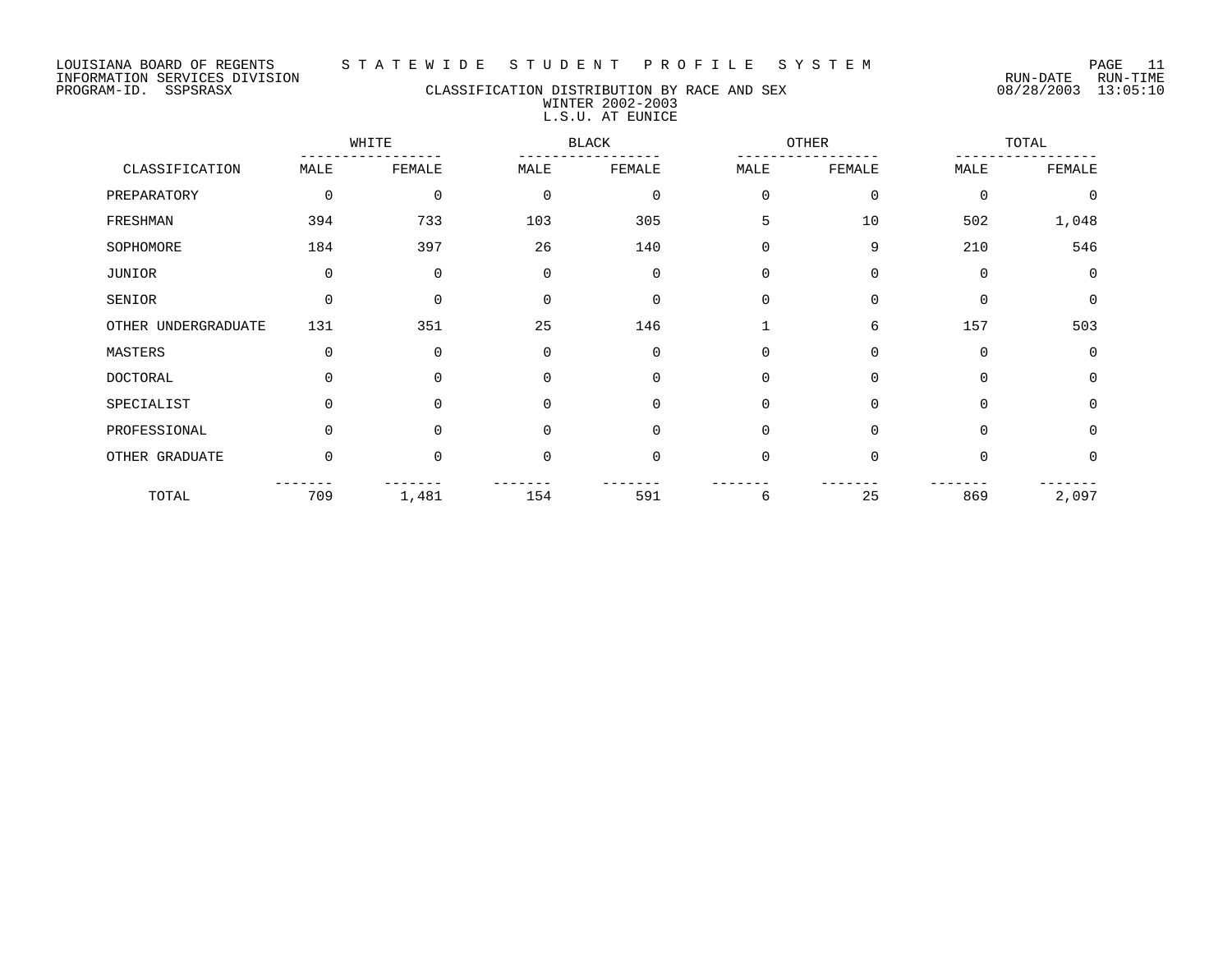### PROGRAM-ID. SSPSRASX CLASSIFICATION DISTRIBUTION BY RACE AND SEX 08/28/2003 13:05:10 WINTER 2002-2003 L.S.U. IN SHREVEPORT

|                     |          | WHITE       |             | <b>BLACK</b> |          | OTHER          |             | TOTAL    |  |
|---------------------|----------|-------------|-------------|--------------|----------|----------------|-------------|----------|--|
| CLASSIFICATION      | MALE     | FEMALE      | MALE        | FEMALE       | MALE     | FEMALE         | MALE        | FEMALE   |  |
| PREPARATORY         | 5        | 9           | $\mathbf 0$ | 1            | 2        | $\mathbf 0$    | 7           | 10       |  |
| FRESHMAN            | 185      | 278         | 54          | 146          | 55       | 72             | 294         | 496      |  |
| SOPHOMORE           | 181      | 258         | 26          | 93           | 37       | 52             | 244         | 403      |  |
| <b>JUNIOR</b>       | 233      | 295         | 31          | 99           | 35       | 60             | 299         | 454      |  |
| SENIOR              | 247      | 391         | 44          | 165          | 48       | 63             | 339         | 619      |  |
| OTHER UNDERGRADUATE | 16       | 29          |             | 7            | 8        | $\overline{4}$ | 25          | 40       |  |
| MASTERS             | 42       | 64          | 4           | 12           | 5        | 8              | 51          | 84       |  |
| <b>DOCTORAL</b>     | $\Omega$ | $\mathbf 0$ | $\mathbf 0$ | $\Omega$     | $\Omega$ | $\Omega$       | $\Omega$    | $\Omega$ |  |
| SPECIALIST          | 2        | 15          | $\mathbf 0$ | $\Omega$     | 1        | $\mathbf 0$    | 3           | 15       |  |
| PROFESSIONAL        | 0        | $\mathbf 0$ | $\mathbf 0$ | $\Omega$     | $\Omega$ | $\mathbf 0$    | $\mathbf 0$ | $\Omega$ |  |
| OTHER GRADUATE      | 107      | 274         | 37          | 129          | 17       | 31             | 161         | 434      |  |
| TOTAL               | 1,018    | 1,613       | 197         | 652          | 208      | 290            | 1,423       | 2,555    |  |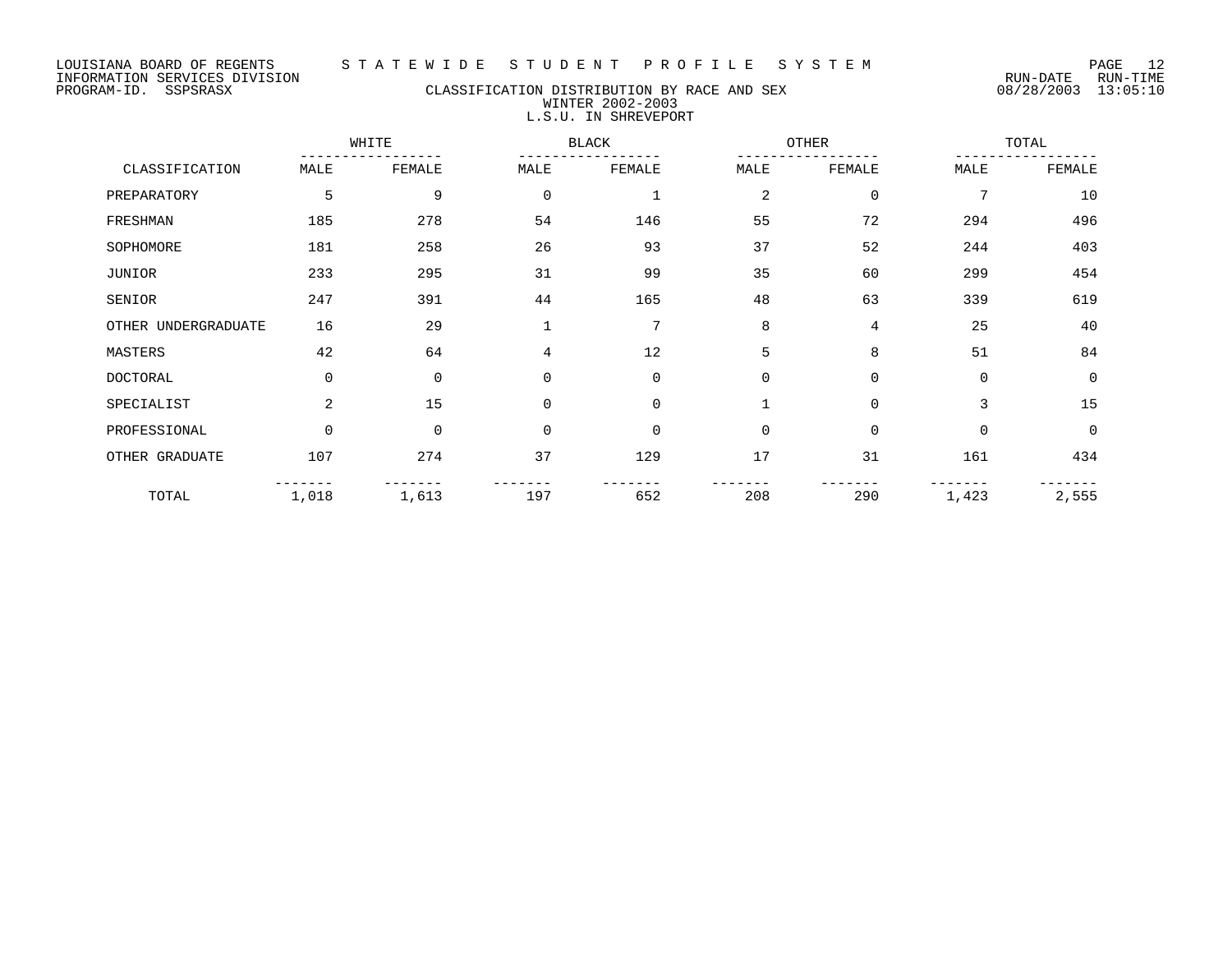PROGRAM-ID. SSPSRASX CLASSIFICATION DISTRIBUTION BY RACE AND SEX 08/28/2003 13:05:10 WINTER 2002-2003 UNIVERSITY OF NEW ORLEANS

|                     |                | WHITE          |             | <b>BLACK</b> |             | OTHER        |             | TOTAL          |
|---------------------|----------------|----------------|-------------|--------------|-------------|--------------|-------------|----------------|
| CLASSIFICATION      | MALE           | FEMALE         | MALE        | FEMALE       | MALE        | FEMALE       | MALE        | FEMALE         |
| PREPARATORY         | $\mathbf 0$    | $\mathbf 0$    | $\mathbf 0$ | 0            | 0           | 0            | $\mathbf 0$ | 0              |
| FRESHMAN            | 768            | 794            | 368         | 666          | 313         | 357          | 1,449       | 1,817          |
| SOPHOMORE           | 711            | 822            | 226         | 465          | 321         | 318          | 1,258       | 1,605          |
| JUNIOR              | 605            | 754            | 171         | 355          | 219         | 280          | 995         | 1,389          |
| SENIOR              | 1,007          | 1,172          | 221         | 493          | 412         | 440          | 1,640       | 2,105          |
| OTHER UNDERGRADUATE | $\overline{0}$ | $\overline{0}$ | $\mathbf 0$ | $\mathbf 0$  | 0           | $\mathbf 0$  | $\mathbf 0$ | $\overline{0}$ |
| MASTERS             | 751            | 1,152          | 155         | 536          | 391         | 388          | 1,297       | 2,076          |
| <b>DOCTORAL</b>     | 96             | 143            | 28          | 64           | 105         | 71           | 229         | 278            |
| SPECIALIST          | $\mathbf 0$    | $\mathbf 0$    | 0           | $\mathbf 0$  | 0           | 0            | $\mathbf 0$ | $\Omega$       |
| PROFESSIONAL        | $\Omega$       | $\Omega$       | $\Omega$    | $\Omega$     | $\mathbf 0$ | $\Omega$     | $\Omega$    | $\Omega$       |
| OTHER GRADUATE      | 0              | $\Omega$       | 0           | $\mathbf 0$  | 0           | $\mathsf{O}$ | $\mathbf 0$ | $\mathbf 0$    |
| TOTAL               | 3,938          | 4,837          | 1,169       | 2,579        | 1,761       | 1,854        | 6,868       | 9,270          |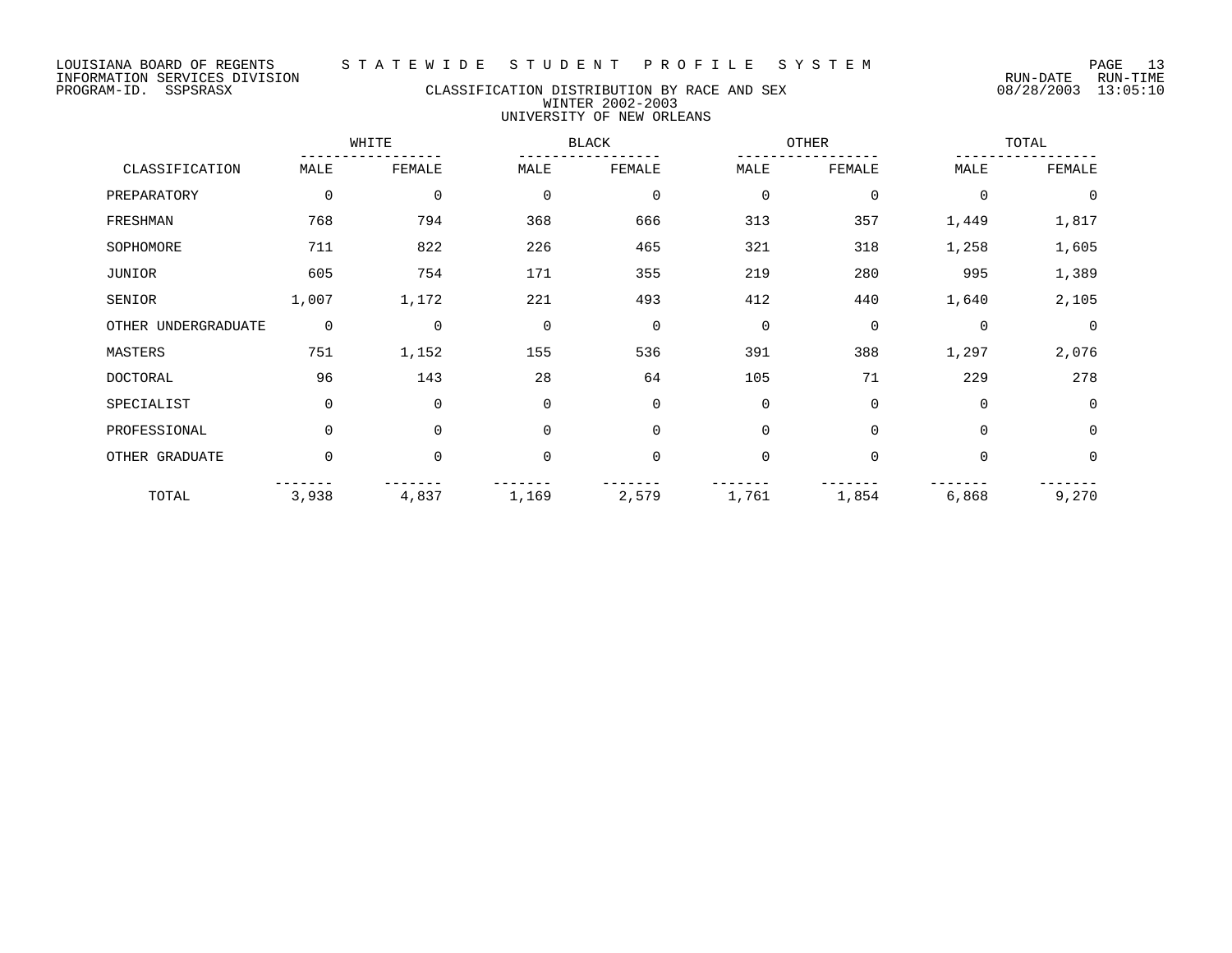#### LOUISIANA BOARD OF REGENTS S T A T E W I D E S T U D E N T P R O F I L E S Y S T E M PAGE 14

### PROGRAM-ID. SSPSRASX CLASSIFICATION DISTRIBUTION BY RACE AND SEX 08/28/2003 13:05:10 WINTER 2002-2003 L.S.U. LAW CENTER

|                     | WHITE    |          | BLACK        |          | OTHER       |          | TOTAL       |             |
|---------------------|----------|----------|--------------|----------|-------------|----------|-------------|-------------|
| CLASSIFICATION      | MALE     | FEMALE   | MALE         | FEMALE   | MALE        | FEMALE   | MALE        | FEMALE      |
| PREPARATORY         | 0        | 0        | $\Omega$     | 0        | $\mathbf 0$ | 0        | $\mathbf 0$ | $\mathbf 0$ |
| FRESHMAN            | U        |          | <sup>0</sup> | 0        | $\Omega$    | $\Omega$ | $\Omega$    | $\Omega$    |
| SOPHOMORE           | U        | $\Omega$ | $\Omega$     | $\Omega$ | $\Omega$    | $\Omega$ | $\Omega$    | $\Omega$    |
| JUNIOR              | $\Omega$ | $\cap$   | $\Omega$     | 0        | 0           | 0        | 0           | 0           |
| SENIOR              |          |          | $\cap$       | $\Omega$ | $\Omega$    | $\Omega$ | $\Omega$    | $\Omega$    |
| OTHER UNDERGRADUATE | $\Omega$ | $\Omega$ | $\Omega$     | $\Omega$ | $\Omega$    | $\Omega$ | $\Omega$    | $\Omega$    |
| MASTERS             | $\Omega$ | $\Omega$ | $\Omega$     | 0        | $\Omega$    | $\Omega$ | $\Omega$    | 0           |
| <b>DOCTORAL</b>     | ∩        | ∩        | $\cap$       | $\Omega$ | $\Omega$    | $\Omega$ | $\Omega$    | $\Omega$    |
| SPECIALIST          | $\Omega$ | $\Omega$ | $\Omega$     | $\Omega$ | $\Omega$    | $\Omega$ | $\Omega$    | $\mathbf 0$ |
| PROFESSIONAL        | 290      | 245      | 21           | 49       | 21          | 23       | 332         | 317         |
| OTHER GRADUATE      | 0        | $\Omega$ | $\Omega$     | 0        | $\Omega$    | 0        | $\mathbf 0$ | $\mathbf 0$ |
| TOTAL               | 290      | 245      | 21           | 49       | 21          | 23       | 332         | 317         |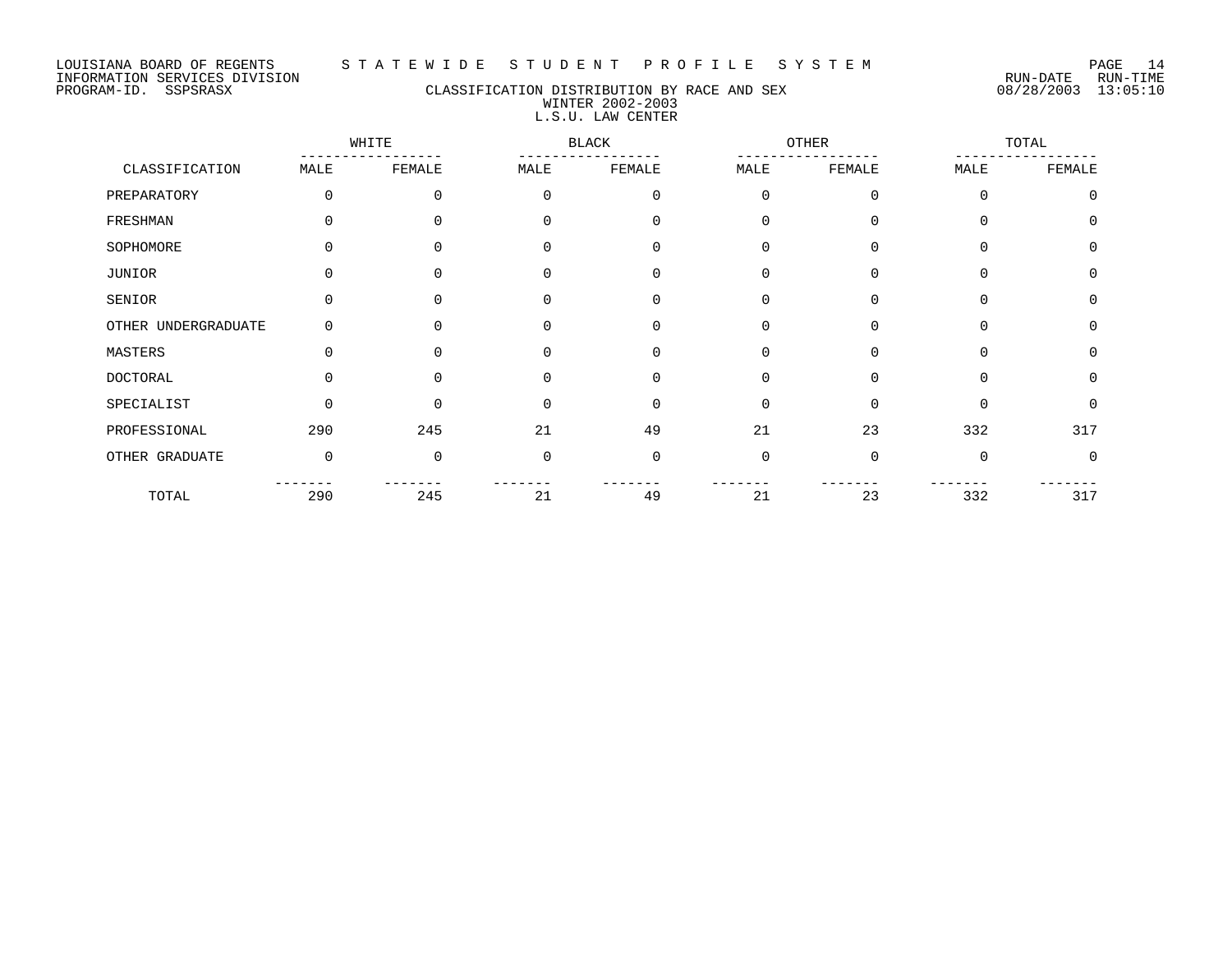LOUISIANA BOARD OF REGENTS STATEWIDE STUDENT PROFILE SYSTEM<br>TNFORMATION SERVICES DIVISION<br>COLORATION SERVICES DIVISION INFORMATION SERVICES DIVISION

#### PROGRAM-ID. SSPSRASX CLASSIFICATION DISTRIBUTION BY RACE AND SEX 08/28/2003 13:05:10 WINTER 2002-2003 SOUTHERN U. IN BATON ROUGE

WHITE BLACK OTHER TOTAL ----------------- ----------------- ----------------- ----------------- CLASSIFICATION MALE FEMALE MALE FEMALE MALE FEMALE MALE FEMALE PREPARATORY 0 0 0 0 0 0 0 0 0 0 0 0 FRESHMAN 9 4 713 1,040 6 5 728 1,049 SOPHOMORE 6 6 8 600 913 7 8 613 929 JUNIOR 2 5 522 913 9 7 533 925 SENIOR 14 12 860 1,287 28 8 902 1,307 OTHER UNDERGRADUATE 17 5 18 31 15 4 50 40 MASTERS 20 36 177 557 42 34 239 627 DOCTORAL 10 7 18 50 12 11 40 68 SPECIALIST 3 7 22 56 1 1 26 64 PROFESSIONAL 89 44 102 136 3 3 194 183 OTHER GRADUATE 7 16 55 184 2 5 64 205 ------- ------- ------- ------- ------- ------- ------- ------- TOTAL 177 144 3,087 5,167 125 86 3,389 5,397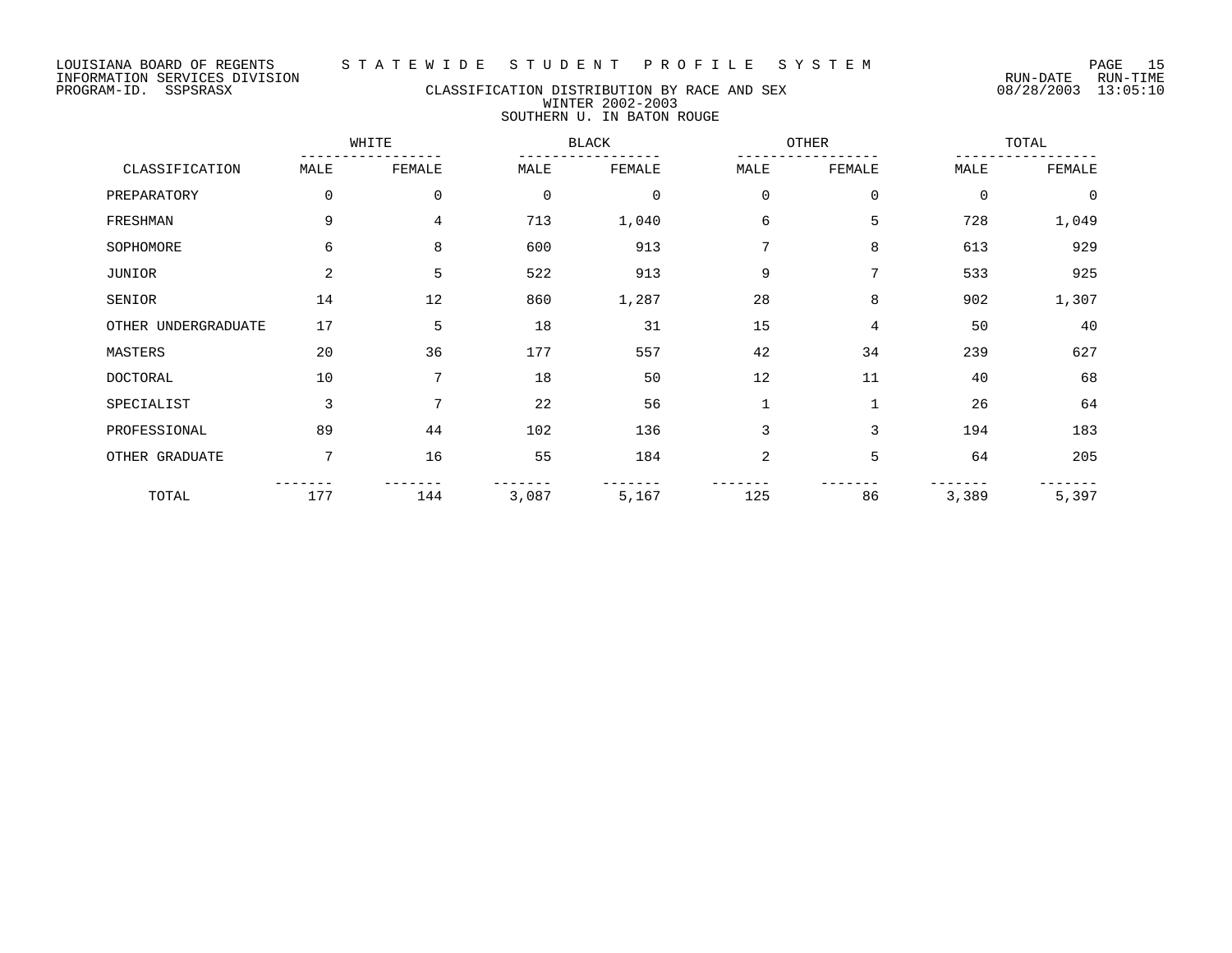### PROGRAM-ID. SSPSRASX CLASSIFICATION DISTRIBUTION BY RACE AND SEX 08/28/2003 13:05:10 WINTER 2002-2003 SOUTHERN U. IN NEW ORLEANS

|                     | WHITE    |          | <b>BLACK</b> |                | OTHER       |             | TOTAL       |             |
|---------------------|----------|----------|--------------|----------------|-------------|-------------|-------------|-------------|
| CLASSIFICATION      | MALE     | FEMALE   | MALE         | FEMALE         | MALE        | FEMALE      | MALE        | FEMALE      |
| PREPARATORY         | 0        | 0        | $\mathbf 0$  | $\mathbf 0$    | $\mathbf 0$ | $\mathbf 0$ | 0           | $\mathbf 0$ |
| FRESHMAN            |          | 3        | 278          | 493            | 29          | 30          | 308         | 526         |
| SOPHOMORE           |          | 3        | 158          | 307            | 19          | 23          | 178         | 333         |
| JUNIOR              | 2        | 3        | 115          | 313            | 15          | 23          | 132         | 339         |
| SENIOR              | 8        | 7        | 242          | 744            | 32          | 39          | 282         | 790         |
| OTHER UNDERGRADUATE | 0        | $\Omega$ | $\mathbf 0$  | $\mathbf 0$    | $\Omega$    | $\Omega$    | $\mathbf 0$ | $\Omega$    |
| MASTERS             | 13       | 34       | 65           | 297            | 9           | 16          | 87          | 347         |
| <b>DOCTORAL</b>     | $\Omega$ | $\Omega$ | $\Omega$     | $\overline{0}$ | $\Omega$    | $\Omega$    | $\Omega$    | $\Omega$    |
| SPECIALIST          | $\Omega$ | $\Omega$ | $\Omega$     | $\Omega$       | $\Omega$    | $\Omega$    | $\Omega$    | $\Omega$    |
| PROFESSIONAL        | 0        | $\Omega$ | $\mathbf 0$  | $\overline{0}$ | $\mathbf 0$ | $\mathbf 0$ | 0           | $\Omega$    |
| OTHER GRADUATE      | 9        | 4        | 70           | 167            | 5           | 18          | 84          | 189         |
| TOTAL               | 34       | 54       | 928          | 2,321          | 109         | 149         | 1,071       | 2,524       |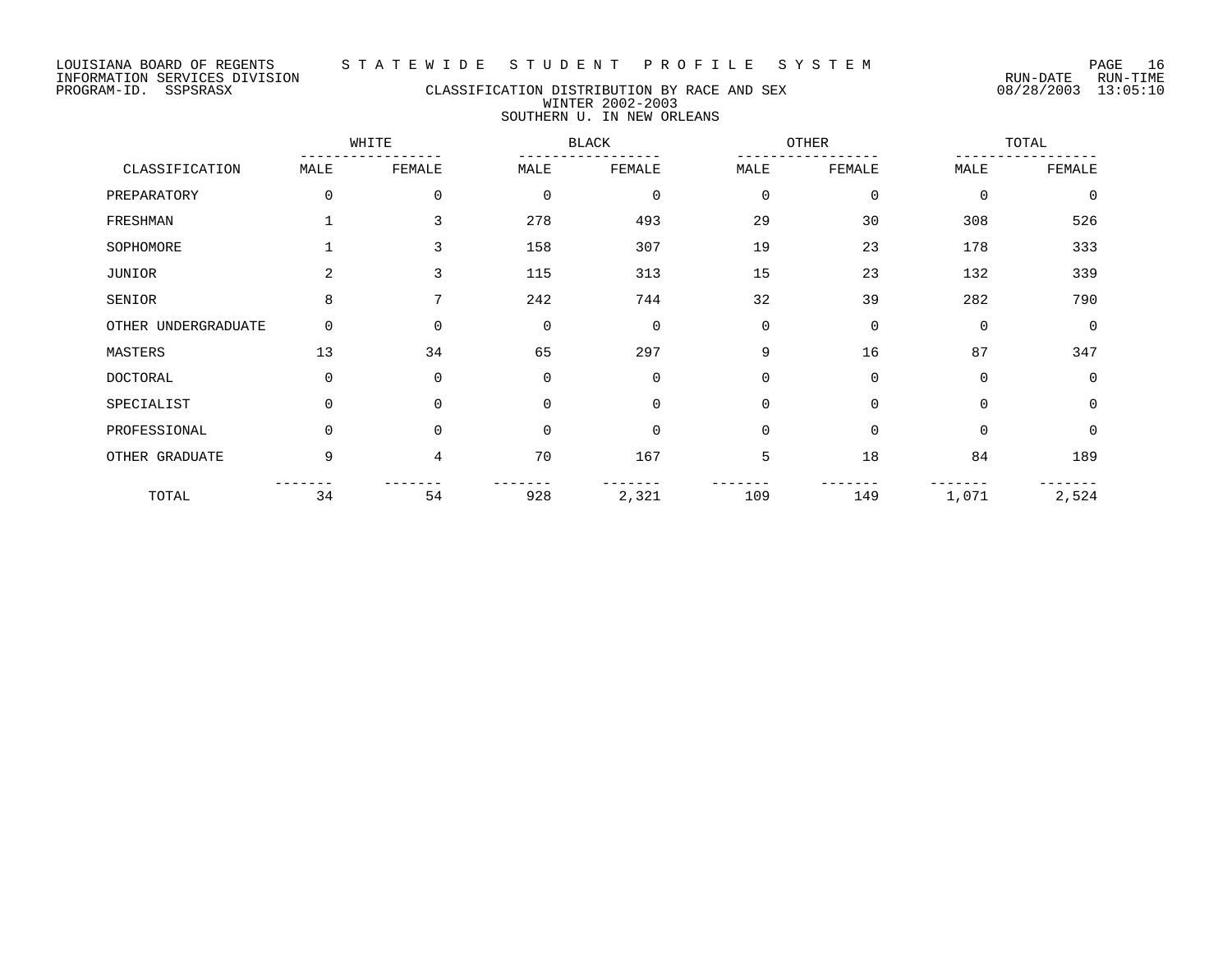#### PROGRAM-ID. SSPSRASX CLASSIFICATION DISTRIBUTION BY RACE AND SEX 08/28/2003 13:05:10 WINTER 2002-2003 SOUTHERN U. IN SHREVEPORT

WHITE BLACK OTHER TOTAL ----------------- ----------------- ----------------- ----------------- CLASSIFICATION MALE FEMALE MALE FEMALE MALE FEMALE MALE FEMALE PREPARATORY 0 0 0 0 0 0 0 0 FRESHMAN 49 105 304 929 11 29 364 1,063 SOPHOMORE 17 33 93 356 4 5 114 394 JUNIOR 0 0 0 0 0 0 0 0 SENIOR 0 0 0 0 0 0 0 0 OTHER UNDERGRADUATE 6 15 41 194 0 1 47 210 MASTERS 0 0 0 0 0 0 0 0 DOCTORAL 0 0 0 0 0 0 0 0 SPECIALIST 0 0 0 0 0 0 0 0 0 0 PROFESSIONAL 0 0 0 0 0 0 0 0 OTHER GRADUATE 0 0 0 0 0 0 0 0 ------- ------- ------- ------- ------- ------- ------- ------- TOTAL 72 153 438 1,479 15 35 525 1,667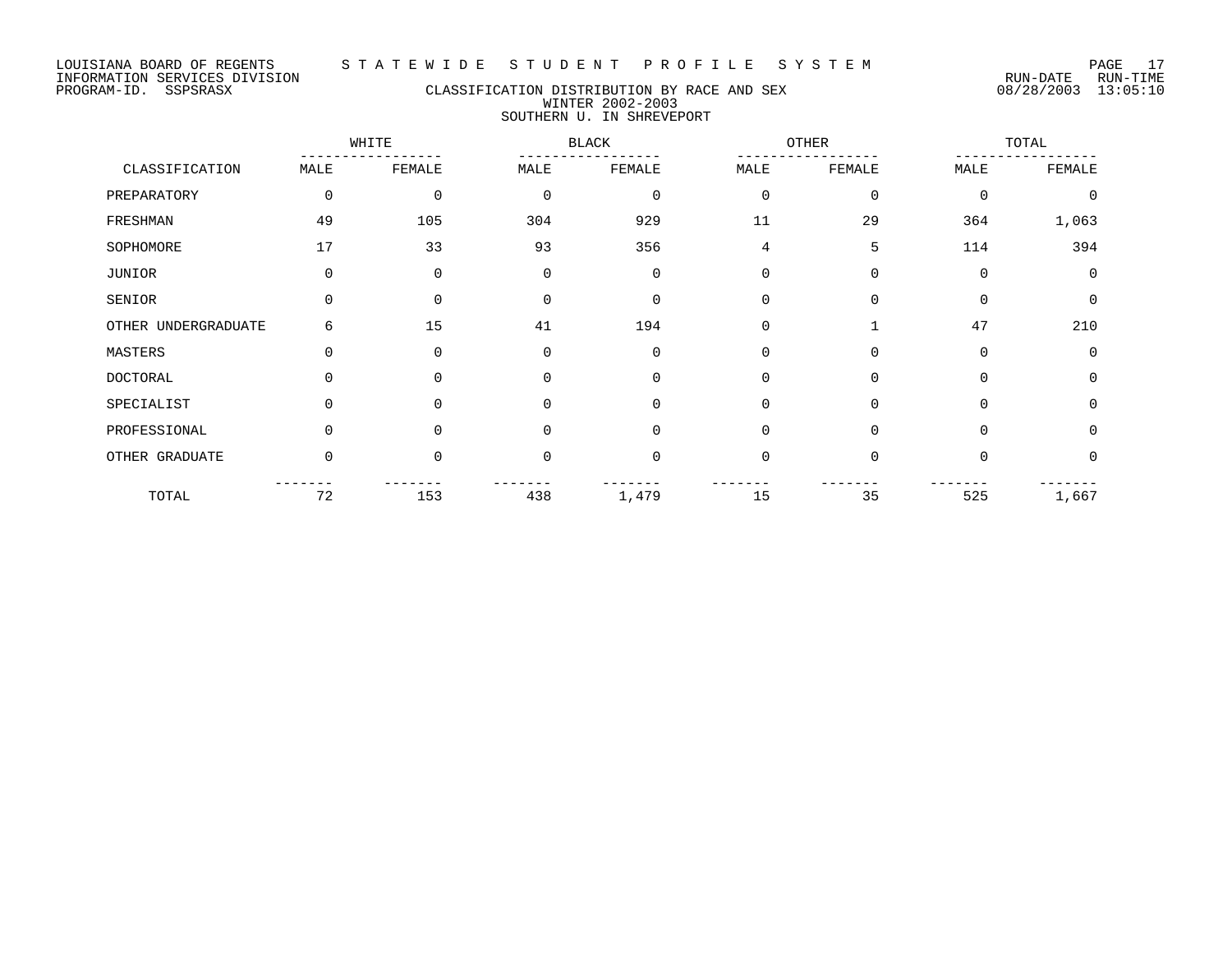### PROGRAM-ID. SSPSRASX CLASSIFICATION DISTRIBUTION BY RACE AND SEX 08/28/2003 13:05:10 WINTER 2002-2003 BATON ROUGE COMMUNITY COLLEGE

|                     | WHITE    |             |             | <b>BLACK</b> |                | OTHER       |             | TOTAL    |  |
|---------------------|----------|-------------|-------------|--------------|----------------|-------------|-------------|----------|--|
| CLASSIFICATION      | MALE     | FEMALE      | MALE        | FEMALE       | MALE           | FEMALE      | MALE        | FEMALE   |  |
| PREPARATORY         | 9        | 3           | 12          | 12           |                | 0           | 22          | 15       |  |
| FRESHMAN            | 1,057    | 1,056       | 345         | 729          | 98             | 102         | 1,500       | 1,887    |  |
| SOPHOMORE           | 312      | 251         | 58          | 134          | 38             | 33          | 408         | 418      |  |
| JUNIOR              | 0        | $\mathbf 0$ | $\mathbf 0$ | $\mathbf 0$  | $\mathbf 0$    | $\mathbf 0$ | $\mathbf 0$ | $\Omega$ |  |
| SENIOR              | $\Omega$ | $\Omega$    | $\Omega$    | $\mathbf 0$  | $\Omega$       | $\Omega$    | $\Omega$    | $\Omega$ |  |
| OTHER UNDERGRADUATE | 69       | 68          | 22          | 76           | 7              | 8           | 98          | 152      |  |
| MASTERS             | $\Omega$ | $\mathbf 0$ | $\mathbf 0$ | $\mathbf 0$  | $\Omega$       | $\Omega$    | $\mathbf 0$ | $\Omega$ |  |
| <b>DOCTORAL</b>     | $\Omega$ | $\Omega$    | $\Omega$    | $\mathbf 0$  | $\overline{0}$ | $\Omega$    | $\Omega$    | $\Omega$ |  |
| SPECIALIST          | $\Omega$ | $\Omega$    | $\mathbf 0$ | $\mathbf 0$  | $\Omega$       | $\Omega$    | $\Omega$    | $\Omega$ |  |
| PROFESSIONAL        | $\Omega$ | $\Omega$    | $\Omega$    | $\Omega$     | $\Omega$       | $\Omega$    | $\Omega$    | $\Omega$ |  |
| OTHER GRADUATE      | $\Omega$ | $\Omega$    | $\Omega$    | $\mathbf 0$  | $\Omega$       | $\Omega$    | $\Omega$    | $\Omega$ |  |
| TOTAL               | 1,447    | 1,378       | 437         | 951          | 144            | 143         | 2,028       | 2,472    |  |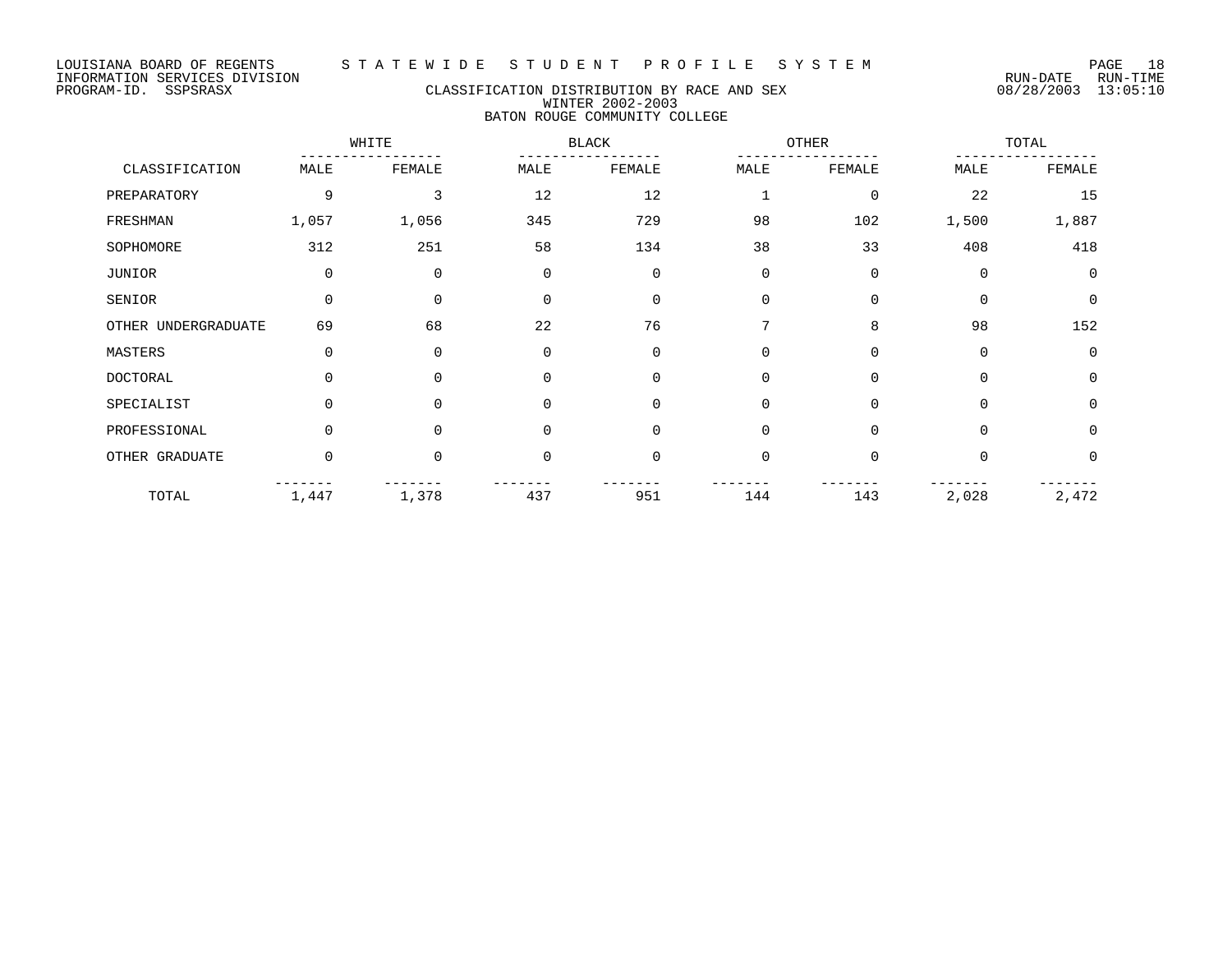### PROGRAM-ID. SSPSRASX CLASSIFICATION DISTRIBUTION BY RACE AND SEX 08/28/2003 13:05:10 WINTER 2002-2003 BOSSIER PARISH COMMUNITY COLLEGE

|                     | WHITE       |                |                | <b>BLACK</b> |             | <b>OTHER</b> |             | TOTAL       |  |
|---------------------|-------------|----------------|----------------|--------------|-------------|--------------|-------------|-------------|--|
| CLASSIFICATION      | MALE        | FEMALE         | MALE           | FEMALE       | MALE        | FEMALE       | MALE        | FEMALE      |  |
| PREPARATORY         | 65          | 107            | $\overline{4}$ | 9            | 7           | 3            | 76          | 119         |  |
| FRESHMAN            | 538         | 873            | 173            | 413          | 59          | 109          | 770         | 1,395       |  |
| SOPHOMORE           | 449         | 832            | 75             | 369          | 44          | 78           | 568         | 1,279       |  |
| JUNIOR              | $\mathbf 0$ | $\overline{0}$ | $\mathbf 0$    | 0            | $\mathbf 0$ | $\mathbf 0$  | $\mathbf 0$ | $\mathbf 0$ |  |
| SENIOR              | $\Omega$    | $\Omega$       |                | 0            | $\Omega$    | $\Omega$     | $\Omega$    | $\Omega$    |  |
| OTHER UNDERGRADUATE | $\Omega$    | $\Omega$       | $\Omega$       | $\Omega$     | $\Omega$    | $\Omega$     | $\Omega$    | $\Omega$    |  |
| MASTERS             | $\Omega$    | $\Omega$       | $\Omega$       | $\Omega$     | $\Omega$    | $\Omega$     | $\Omega$    | $\mathbf 0$ |  |
| <b>DOCTORAL</b>     | $\Omega$    | $\Omega$       | $\Omega$       | U            | $\Omega$    | $\Omega$     | $\Omega$    | $\Omega$    |  |
| SPECIALIST          | $\Omega$    | $\Omega$       | $\Omega$       | $\Omega$     | $\Omega$    | $\Omega$     | $\Omega$    | $\mathbf 0$ |  |
| PROFESSIONAL        | $\Omega$    | <sup>n</sup>   | U              | 0            | $\Omega$    | $\Omega$     | $\Omega$    | 0           |  |
| OTHER GRADUATE      | $\Omega$    | $\Omega$       | $\cap$         | $\Omega$     | $\Omega$    | $\Omega$     | $\Omega$    | $\Omega$    |  |
| TOTAL               | 1,052       | 1,812          | 252            | 791          | 110         | 190          | 1,414       | 2,793       |  |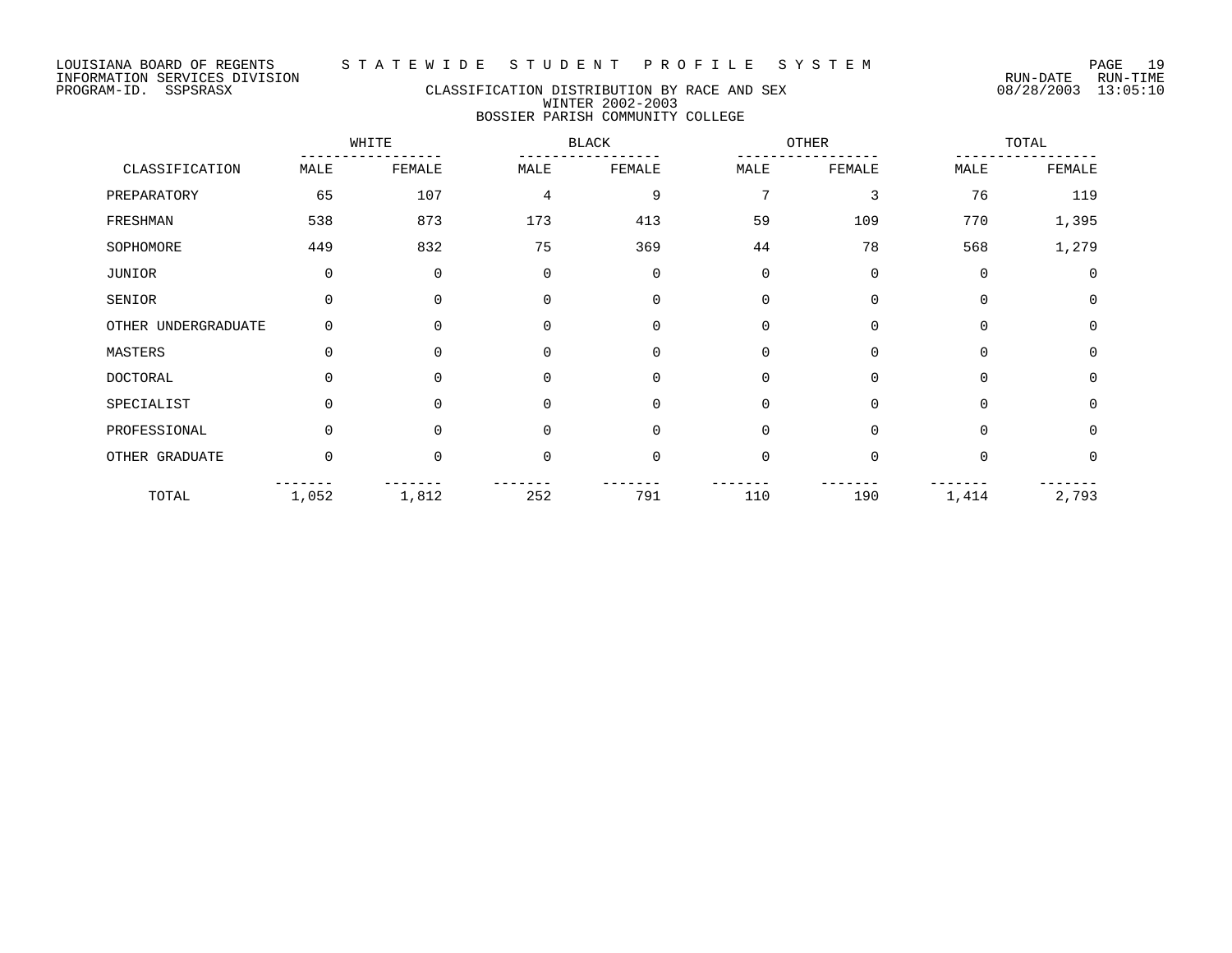### PROGRAM-ID. SSPSRASX CLASSIFICATION DISTRIBUTION BY RACE AND SEX 08/28/2003 13:05:10 WINTER 2002-2003 DELGADO COMMUNITY COLLEGE

|                     | WHITE       |             |              | <b>BLACK</b> |             | OTHER       |             | TOTAL          |  |
|---------------------|-------------|-------------|--------------|--------------|-------------|-------------|-------------|----------------|--|
| CLASSIFICATION      | MALE        | FEMALE      | MALE         | FEMALE       | MALE        | FEMALE      | MALE        | FEMALE         |  |
| PREPARATORY         | 19          | 33          | 15           | 59           | 9           | 30          | 43          | 122            |  |
| FRESHMAN            | 1,110       | 1,751       | 982          | 2,795        | 650         | 1,111       | 2,742       | 5,657          |  |
| SOPHOMORE           | 491         | 958         | 281          | 1,130        | 199         | 406         | 971         | 2,494          |  |
| JUNIOR              | $\mathbf 0$ | 0           | 0            | $\mathbf 0$  | $\mathbf 0$ | $\mathbf 0$ | $\mathbf 0$ | $\overline{0}$ |  |
| SENIOR              | $\Omega$    | $\mathbf 0$ | $\mathbf 0$  | $\Omega$     | $\Omega$    | 0           | $\Omega$    | $\Omega$       |  |
| OTHER UNDERGRADUATE | 462         | 1,035       | 245          | 941          | 227         | 433         | 934         | 2,409          |  |
| MASTERS             | 0           | $\mathbf 0$ | $\mathbf{0}$ | $\Omega$     | $\Omega$    | 0           | $\Omega$    | $\Omega$       |  |
| <b>DOCTORAL</b>     | $\Omega$    | $\Omega$    | $\mathbf 0$  | $\Omega$     | $\Omega$    | $\Omega$    | $\Omega$    | $\Omega$       |  |
| SPECIALIST          | 0           | 0           | $\mathbf 0$  | $\Omega$     | $\Omega$    | 0           | $\Omega$    | $\mathbf 0$    |  |
| PROFESSIONAL        | $\Omega$    | $\Omega$    | $\Omega$     | $\Omega$     | $\Omega$    | $\Omega$    | $\Omega$    | $\Omega$       |  |
| OTHER GRADUATE      | 0           | 0           | $\mathbf 0$  | $\Omega$     | $\mathbf 0$ | 0           | $\Omega$    | $\mathbf 0$    |  |
| TOTAL               | 2,082       | 3,777       | 1,523        | 4,925        | 1,085       | 1,980       | 4,690       | 10,682         |  |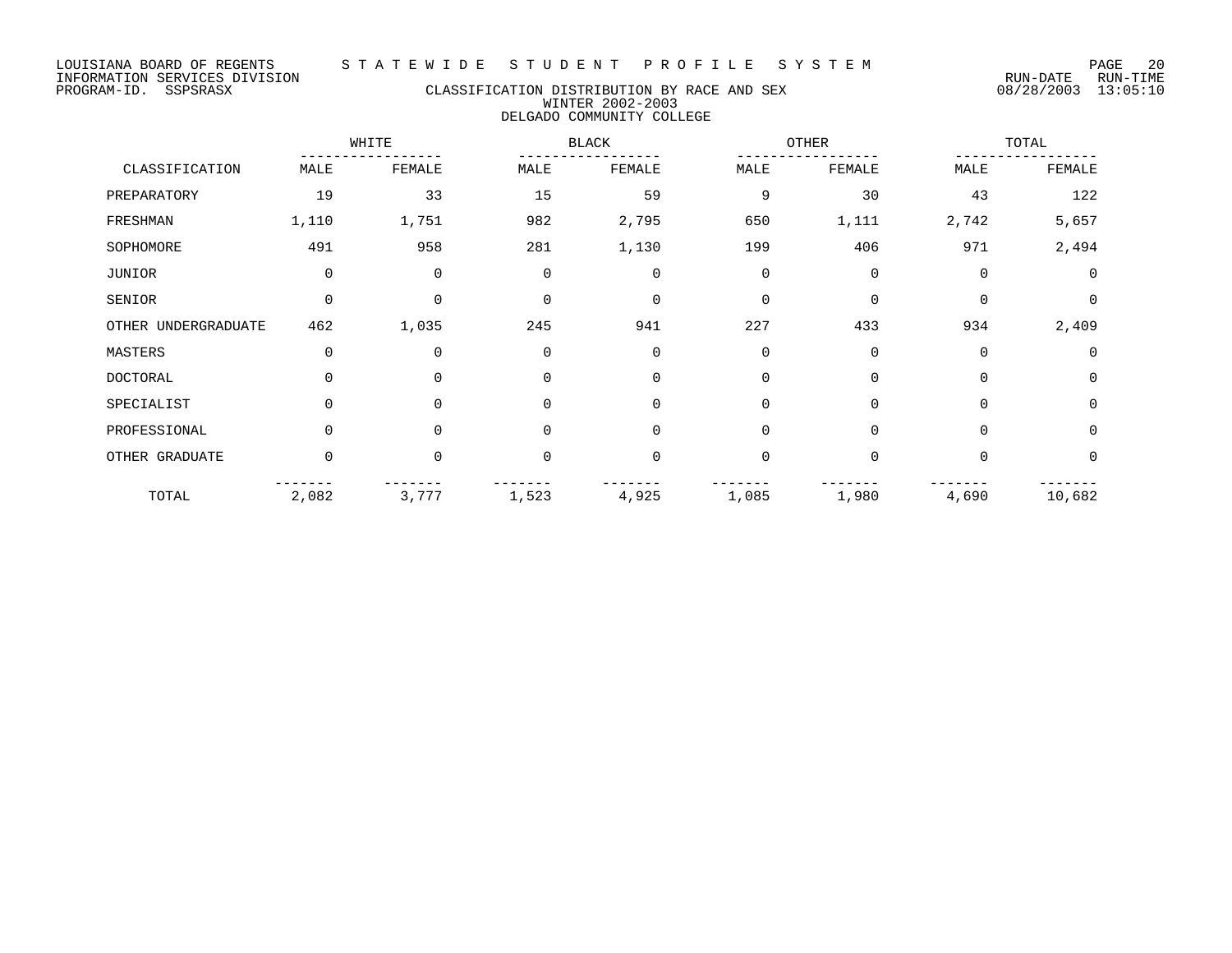#### LOUISIANA BOARD OF REGENTS S T A T E W I D E S T U D E N T P R O F I L E S Y S T E M PAGE 21

### PROGRAM-ID. SSPSRASX CLASSIFICATION DISTRIBUTION BY RACE AND SEX 08/28/2003 13:05:10 WINTER 2002-2003 ELAINE P. NUNEZ COMMUN. COLLEGE

|                     | WHITE    |             | <b>BLACK</b> |             | OTHER          |             | TOTAL       |                |
|---------------------|----------|-------------|--------------|-------------|----------------|-------------|-------------|----------------|
| CLASSIFICATION      | MALE     | FEMALE      | MALE         | FEMALE      | MALE           | FEMALE      | MALE        | FEMALE         |
| PREPARATORY         | 16       | 16          | 16           | 19          | 1              | 2           | 33          | 37             |
| FRESHMAN            | 227      | 393         | 29           | 212         | 35             | 42          | 291         | 647            |
| SOPHOMORE           | 92       | 225         | 15           | 98          | 16             | 29          | 123         | 352            |
| JUNIOR              | 0        | 0           | $\mathbf 0$  | $\mathbf 0$ | $\mathbf 0$    | $\mathbf 0$ | $\mathbf 0$ | $\overline{0}$ |
| SENIOR              | $\Omega$ | $\Omega$    | $\Omega$     | $\mathbf 0$ | $\Omega$       | $\Omega$    | $\Omega$    | $\Omega$       |
| OTHER UNDERGRADUATE | 153      | 303         | 23           | 178         | 23             | 40          | 199         | 521            |
| MASTERS             | $\Omega$ | $\mathbf 0$ | $\Omega$     | $\mathbf 0$ | $\overline{0}$ | $\Omega$    | 0           | $\Omega$       |
| <b>DOCTORAL</b>     | $\Omega$ | $\Omega$    | $\Omega$     | $\mathbf 0$ | $\overline{0}$ | $\Omega$    | $\Omega$    | $\Omega$       |
| SPECIALIST          | $\Omega$ | $\Omega$    | $\mathbf 0$  | $\mathbf 0$ | $\Omega$       | $\Omega$    | $\Omega$    | $\Omega$       |
| PROFESSIONAL        | $\Omega$ | $\Omega$    | $\Omega$     | $\mathbf 0$ | $\Omega$       | $\Omega$    | $\Omega$    | $\Omega$       |
| OTHER GRADUATE      | $\Omega$ | $\Omega$    | $\mathbf 0$  | $\mathbf 0$ | $\mathbf 0$    | $\Omega$    | 0           | $\Omega$       |
| TOTAL               | 488      | 937         | 83           | 507         | 75             | 113         | 646         | 1,557          |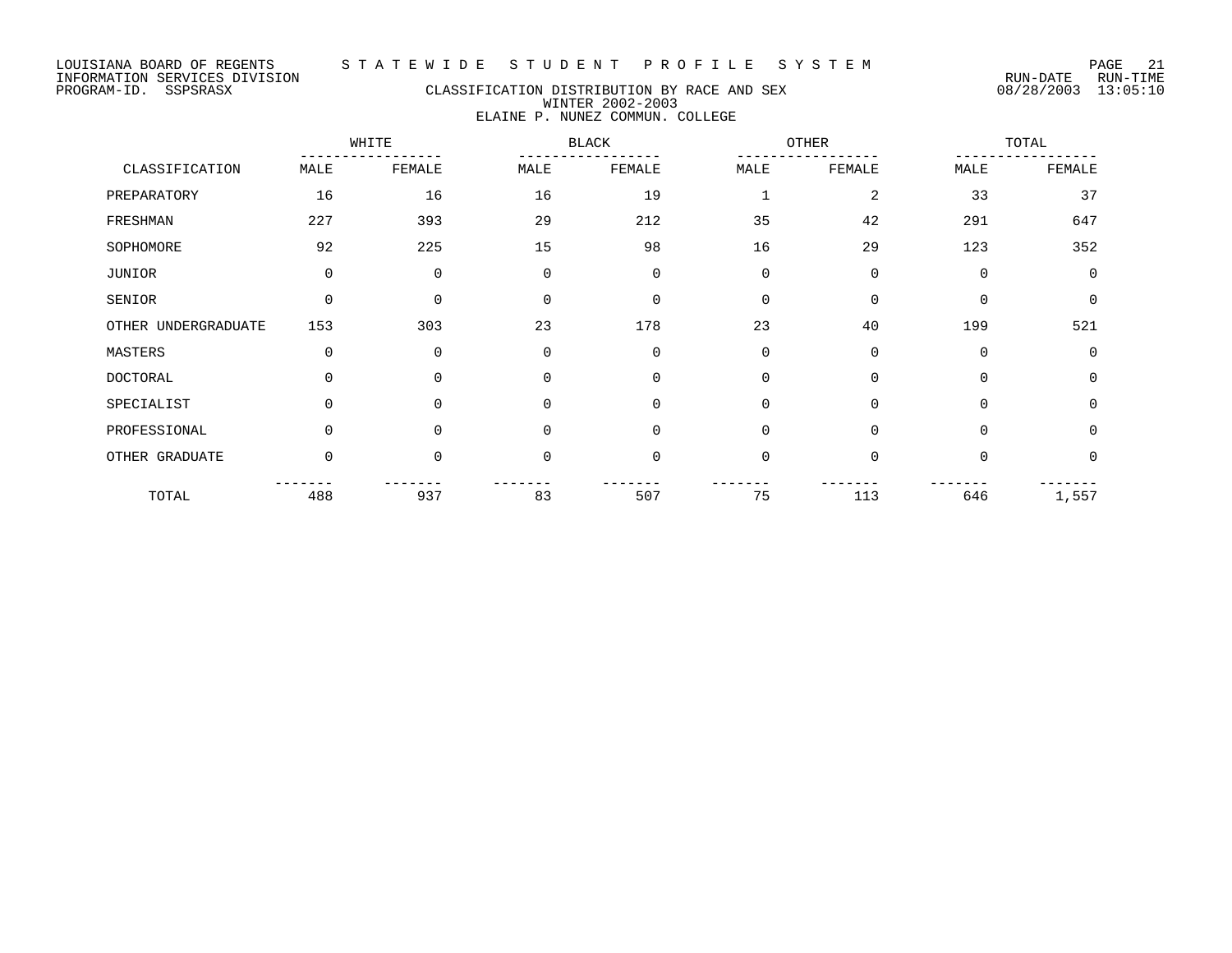### PROGRAM-ID. SSPSRASX CLASSIFICATION DISTRIBUTION BY RACE AND SEX 08/28/2003 13:05:10 WINTER 2002-2003 RIVER PARISHES COMMUNITY COLLEGE

|                     | WHITE        |          | <b>BLACK</b> |          | <b>OTHER</b>   |          | TOTAL       |             |
|---------------------|--------------|----------|--------------|----------|----------------|----------|-------------|-------------|
| CLASSIFICATION      | MALE         | FEMALE   | MALE         | FEMALE   | MALE           | FEMALE   | MALE        | FEMALE      |
| PREPARATORY         | 18           | 32       | 7            | 6        | $\mathbf 0$    | 0        | 25          | 38          |
| FRESHMAN            | 97           | 198      | 9            | 69       | $\overline{a}$ | 9        | 108         | 276         |
| SOPHOMORE           | 39           | 56       | 1            | 12       |                | 2        | 41          | 70          |
| JUNIOR              | 0            | 0        | 0            | 0        | 0              | 0        | $\mathbf 0$ | $\mathbf 0$ |
| SENIOR              | $\Omega$     | 0        | 0            | $\Omega$ | $\Omega$       | 0        | $\Omega$    | $\Omega$    |
| OTHER UNDERGRADUATE | 17           | 5        | 5            | $\Omega$ | 3              | 2        | 25          | 7           |
| MASTERS             | 0            | 0        | 0            | 0        | 0              | 0        | $\mathbf 0$ | $\Omega$    |
| DOCTORAL            | <sup>n</sup> | 0        | U            | $\Omega$ | $\Omega$       | 0        | $\Omega$    | $\Omega$    |
| SPECIALIST          | 0            | $\Omega$ | $\Omega$     | 0        | $\Omega$       | $\Omega$ | $\Omega$    | $\Omega$    |
| PROFESSIONAL        | $\Omega$     | $\Omega$ | 0            | 0        | $\Omega$       | 0        | $\Omega$    | $\Omega$    |
| OTHER GRADUATE      | 0            | 0        | $\Omega$     | $\Omega$ | $\mathbf 0$    | 0        | $\Omega$    | $\Omega$    |
| TOTAL               | 171          | 291      | 22           | 87       | 6              | 13       | 199         | 391         |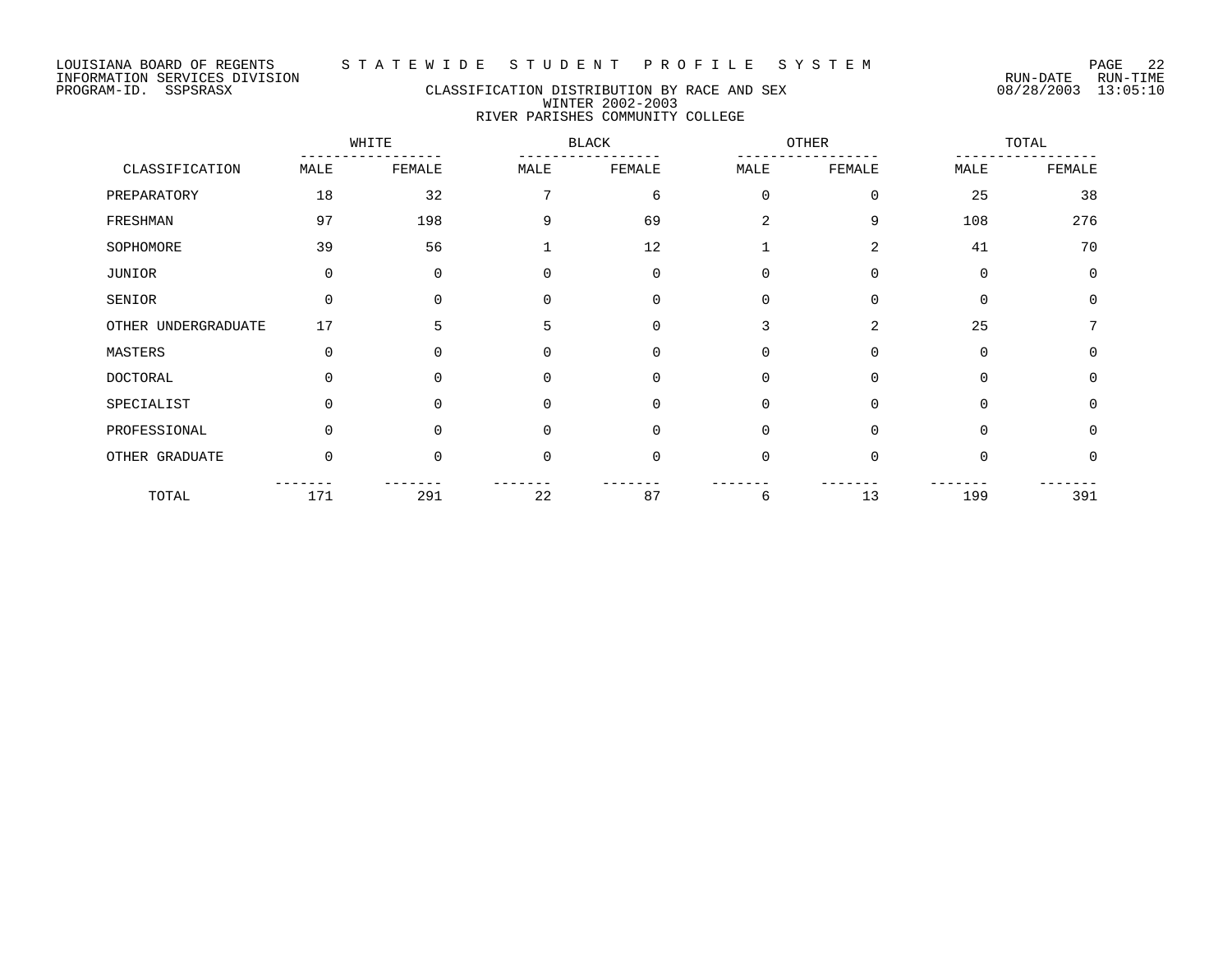### PROGRAM-ID. SSPSRASX CLASSIFICATION DISTRIBUTION BY RACE AND SEX 08/28/2003 13:05:10 WINTER 2002-2003 SOUTH LA. COMMUNITY COLLEGE

|                     | WHITE    |          | <b>BLACK</b> |          | OTHER          |             | TOTAL    |             |
|---------------------|----------|----------|--------------|----------|----------------|-------------|----------|-------------|
| CLASSIFICATION      | MALE     | FEMALE   | MALE         | FEMALE   | MALE           | FEMALE      | MALE     | FEMALE      |
| PREPARATORY         | $\Omega$ | $\Omega$ | $\mathbf 0$  | $\Omega$ | $\Omega$       | $\Omega$    | $\Omega$ | $\Omega$    |
| FRESHMAN            | 134      | 246      | 39           | 220      | $\overline{4}$ | 20          | 177      | 486         |
| SOPHOMORE           | 31       | 50       | 3            | 64       | $\overline{4}$ | $\mathbf 1$ | 38       | 115         |
| JUNIOR              | $\Omega$ | $\Omega$ | $\Omega$     | $\Omega$ | $\Omega$       | $\Omega$    | $\Omega$ | $\Omega$    |
| SENIOR              | $\Omega$ | $\Omega$ | 0            | $\Omega$ | $\Omega$       | $\Omega$    | $\cap$   | $\Omega$    |
| OTHER UNDERGRADUATE | 113      | 167      | 25           | 80       | 7              | 13          | 145      | 260         |
| MASTERS             | $\Omega$ | $\Omega$ | $\mathbf 0$  | $\Omega$ | $\Omega$       | 0           | $\Omega$ | $\mathbf 0$ |
| <b>DOCTORAL</b>     |          | $\Omega$ | 0            | $\Omega$ | $\Omega$       | $\Omega$    | $\Omega$ | $\Omega$    |
| SPECIALIST          | $\Omega$ | $\Omega$ | $\mathbf 0$  | $\Omega$ | $\Omega$       | 0           | $\Omega$ | $\Omega$    |
| PROFESSIONAL        | $\Omega$ | $\Omega$ | 0            | $\Omega$ | $\Omega$       | $\Omega$    | $\Omega$ | $\Omega$    |
| OTHER GRADUATE      | $\Omega$ | $\Omega$ | 0            | $\Omega$ | $\Omega$       | $\Omega$    | $\Omega$ | 0           |
| TOTAL               | 278      | 463      | 67           | 364      | 15             | 34          | 360      | 861         |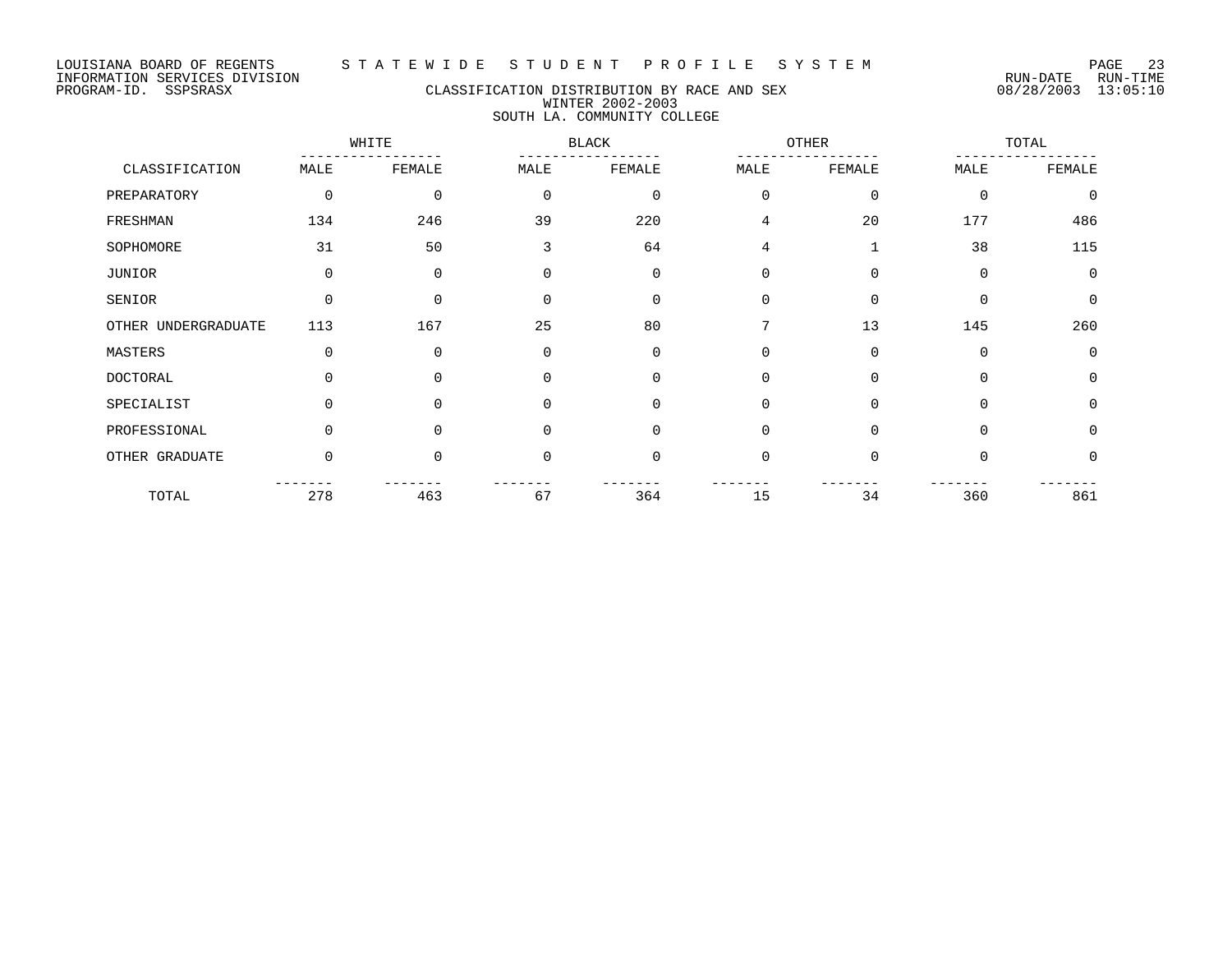### PROGRAM-ID. SSPSRASX CLASSIFICATION DISTRIBUTION BY RACE AND SEX 08/28/2003 13:05:10 WINTER 2002-2003 LA. DELTA COMMUNITY COLLEGE

WHITE BLACK OTHER TOTAL ----------------- ----------------- ----------------- ----------------- CLASSIFICATION MALE FEMALE MALE FEMALE MALE FEMALE MALE FEMALE

| CHUODIT. TOUT TOM   | تتسمين   | r nundur | تتسمين   | т плинт  | تتسمين      | تتسميتها تلاحيا | تتسمين      | т плинт     |
|---------------------|----------|----------|----------|----------|-------------|-----------------|-------------|-------------|
| PREPARATORY         | 0        | 0        | $\Omega$ | $\Omega$ | 0           | $\Omega$        | $\mathbf 0$ | $\mathbf 0$ |
| FRESHMAN            | 91       | 159      | 44       | 132      | 10          | 14              | 145         | 305         |
| SOPHOMORE           | 17       | 16       |          | 17       |             | $\Omega$        | 19          | 33          |
| JUNIOR              | $\Omega$ | 0        | $\Omega$ | ∩        | $\Omega$    | $\Omega$        | $\Omega$    | 0           |
| SENIOR              | 0        | $\Omega$ | $\Omega$ |          | $\Omega$    | $\Omega$        | $\Omega$    | 0           |
| OTHER UNDERGRADUATE | 2        | 11       | $\Omega$ | 10       | $\Omega$    | $\Omega$        | 2           | 21          |
| MASTERS             | $\Omega$ | $\Omega$ | $\cap$   | $\Omega$ | $\Omega$    | $\Omega$        | $\Omega$    | $\mathbf 0$ |
| DOCTORAL            | $\Omega$ | 0        | $\Omega$ | $\Omega$ | $\Omega$    | $\Omega$        | $\Omega$    | 0           |
| SPECIALIST          | $\Omega$ | $\Omega$ | $\Omega$ | $\Omega$ | $\mathbf 0$ | $\Omega$        | $\Omega$    | $\mathbf 0$ |
| PROFESSIONAL        | $\Omega$ | $\Omega$ | $\Omega$ | $\Omega$ | $\Omega$    | $\Omega$        | $\Omega$    | $\mathbf 0$ |
| OTHER GRADUATE      | 0        | 0        | $\Omega$ |          | 0           | $\Omega$        | $\Omega$    | 0           |
| TOTAL               | 110      | 186      | 45       | 159      | 11          | 14              | 166         | 359         |
|                     |          |          |          |          |             |                 |             |             |